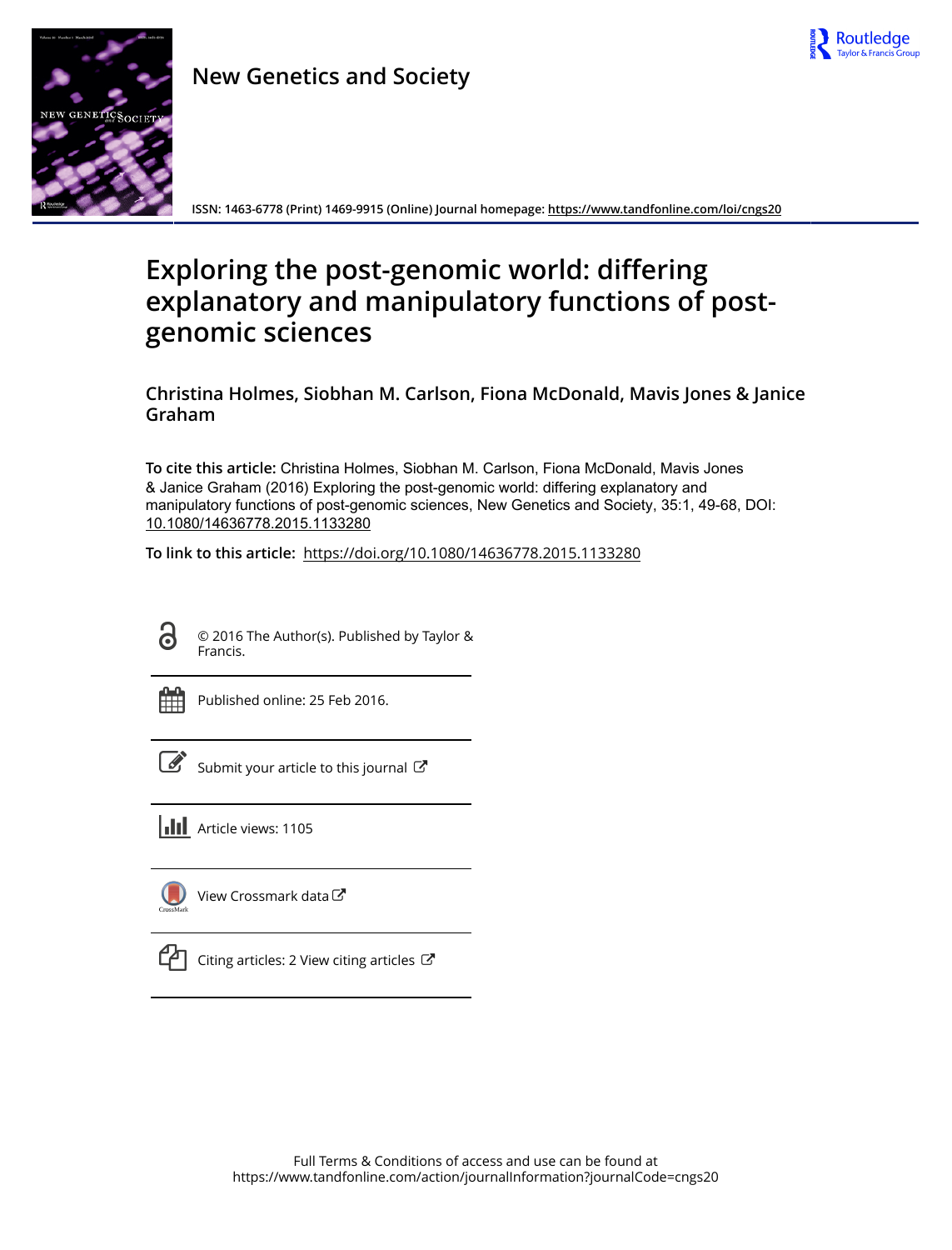## Exploring the post-genomic world: differing explanatory and manipulatory functions of post-genomic sciences

Christina Holmes<sup>a\*</sup>, Siobhan M. Carlson<sup>b</sup>, Fiona McDonald<sup>c</sup>, Mavis Jones<sup>a</sup> and Janice Graham<sup>a</sup>

<sup>a</sup>Technoscience and Regulation Research Unit, Department of Pediatrics, Dalhousie University, Halifax, NS, Canada; <sup>b</sup>Interdisciplinary Studies, University of New Brunswick, Fredericton, NB, Canada; <sup>c</sup>Australian Centre for Health Law Research, Queensland University of Technology, Brisbane, Queensland, Australia

(Received 25 November 2014; final version received 11 December 2015)

Richard Lewontin proposed that the ability of a scientific field to create a narrative for public understanding garners it social relevance. This article applies Lewontin's conceptual framework of the functions of science (manipulatory and explanatory) to compare and explain the current differences in perceived societal relevance of genetics/genomics and proteomics. We provide three examples to illustrate the social relevance and strong cultural narrative of genetics/genomics for which no counterpart exists for proteomics. We argue that the major difference between genetics/ genomics and proteomics is that genomics has a strong explanatory function, due to the strong cultural narrative of heredity. Based on qualitative interviews and observations of proteomics conferences, we suggest that the nature of proteins, lack of public understanding, and theoretical complexity exacerbates this difference for proteomics. Lewontin's framework suggests that social scientists may find that omics sciences affect social relations in different ways than past analyses of genetics.

Keywords: proteomics; genomics; public understanding of science

## Introduction

This article considers why genomics and genetics garner significantly greater relevance to the general public than proteomics. For social scientists, the social relevance of science has been a key issue. While the concept of social relevance is open to a variety of interpretations, for the purposes of this article we refer to the creation of a narrative that enables the public to integrate basic understandings of a particular science into their accounts of themselves and the world that they live in and can imagine. Many scientific fields are highly socially relevant while others

 $\odot$  2016 The Author(s). Published by Informa UK Limited, trading as Taylor & Francis Group.

This is an Open Access article distributed under the terms of the Creative Commons Attribution-NonCommercial-NoDerivatives License ([http://creativecommons.org/licenses/by-nc-nd/4.0/\)](http://creativecommons.org/licenses/by-nc-nd/4.0/), which permits non-commercial re-use, distribution, and reproduction in any medium, provided the original work is properly cited, and is not altered, transformed, or built upon in any way.

<sup>∗</sup>Corresponding author. Email: [cpholmes@dal.ca](mailto:cpholmes@dal.ca)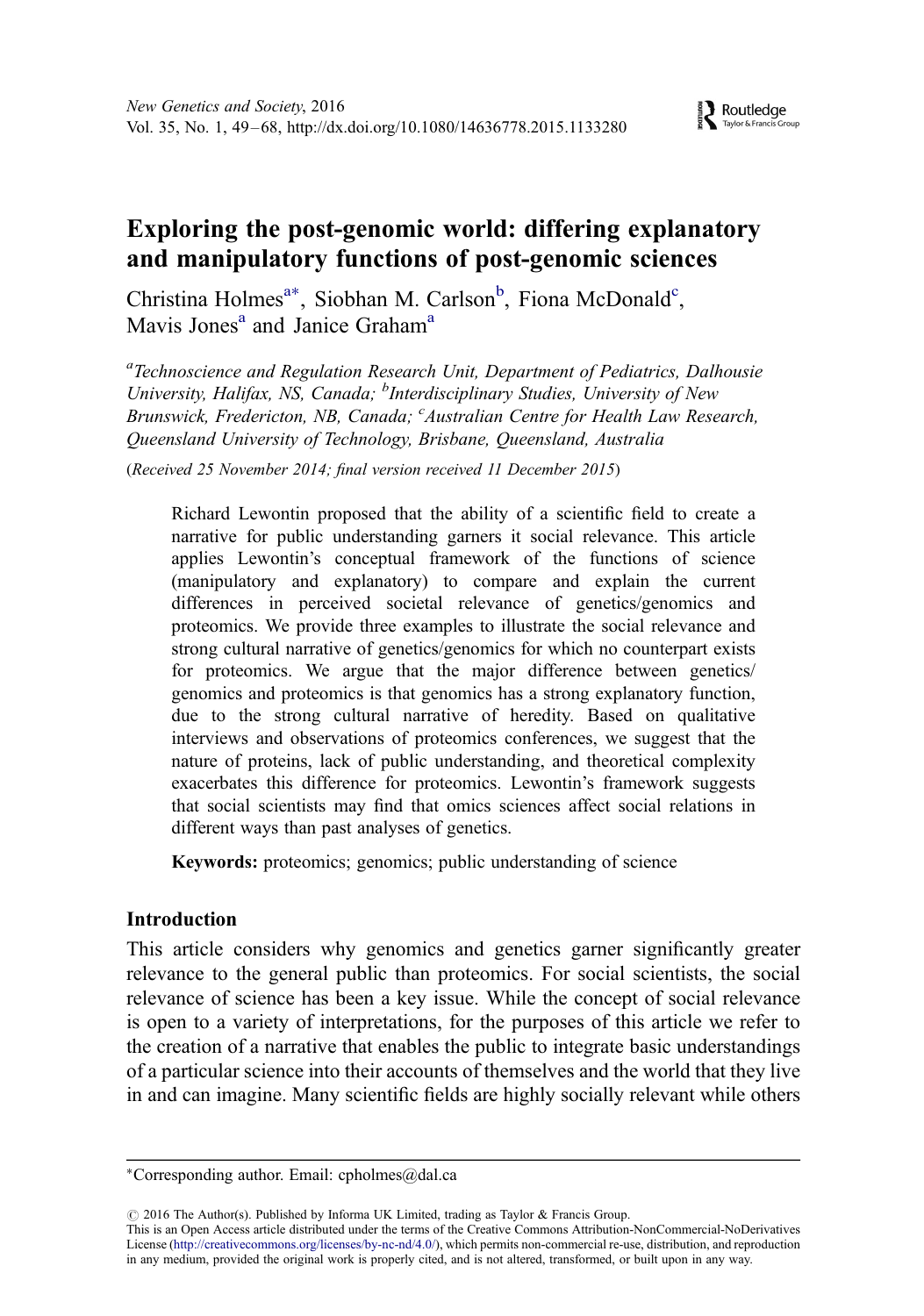<span id="page-2-0"></span>appear less so. In this paper, we examine two sciences: genetics/genomics, which we argue has been integral in our understandings of ourselves and the world around us, and proteomics – a post-genomics science – which has had, to date, less social impact. While social scientists have studied in detail sciences that have had strong societal impact, less attention has been paid to sciences that appear less socially relevant. We argue that sciences have social impact in a variety of ways, even if they do not have social relevance as we have defined it. We use Lewontin's concepts of manipulatory and explanatory functions of science to critically examine the current social relevance of each science and to analyze why one is, at least presently, more socially relevant than the other. Lewontin's work provides insights into how and why a science becomes socially relevant, why it may not yet be, and why it may never be.

We first define some key concepts and outline our methods, then we compare genomics and proteomics using Lewontin's framework. [Table 1](#page-3-0) provides a comparative overview. We conclude that explanatory and manipulatory functions are not fixed and that these categories can change as a science develops. The constantly developing technical and analytic complexity within the post-genomic sciences, dependent on an evolving array of new technologies, means that the reductionism of genetics and genomics has become more nuanced. Social scientists may find that omics sciences affect social relations in different ways from previous analyses of genetics.

## Genetics, genomics, and post-genomic sciences

The science of genetics captured medico-scientific attention in the late twentieth and early twenty-first centuries, making a profound impact on society. Genomics, or the sequencing and study of all the genes in an organism, has continued genetics' social impact. While the words "genetics" and "genomics" are often used interchangeably, as both examine DNA, genetics involves the study of individual genes and their role in inheritance, while genomics is the large scale study of all genes and their environmental interactions involving large databases using new methods of computational biology. Genetics/genomics has provided new understandings of how and why our bodies operate and respond in certain ways; it has promised to create new frontiers in medicine. Understandings of the science of genetics/genomics are culturally interpreted unpredictably by individuals and communities. As a result, it has become part of the public imagination, the zeitgeist, transforming our understandings of self (Fujimura [1998;](#page-18-0) Lindee, Goodman, and Heath [2003;](#page-19-0) Nelkin and Lindee [1995;](#page-19-0) Taussig, Rapp, and Heath [2003\)](#page-20-0).

Post-genomics<sup>[1](#page-17-0)</sup> is the term that describes the group of omics sciences that emerged following the sequencing of the human genome, including nutrigenomics, metabolomics, transcriptomics, and others including proteomics, on which we focus. The term proteomics for the large scale study of proteins (Mishra [2011](#page-19-0)), was only coined in the mid-1990s (James [1997;](#page-18-0) Wilkins et al. [1996\)](#page-20-0). Although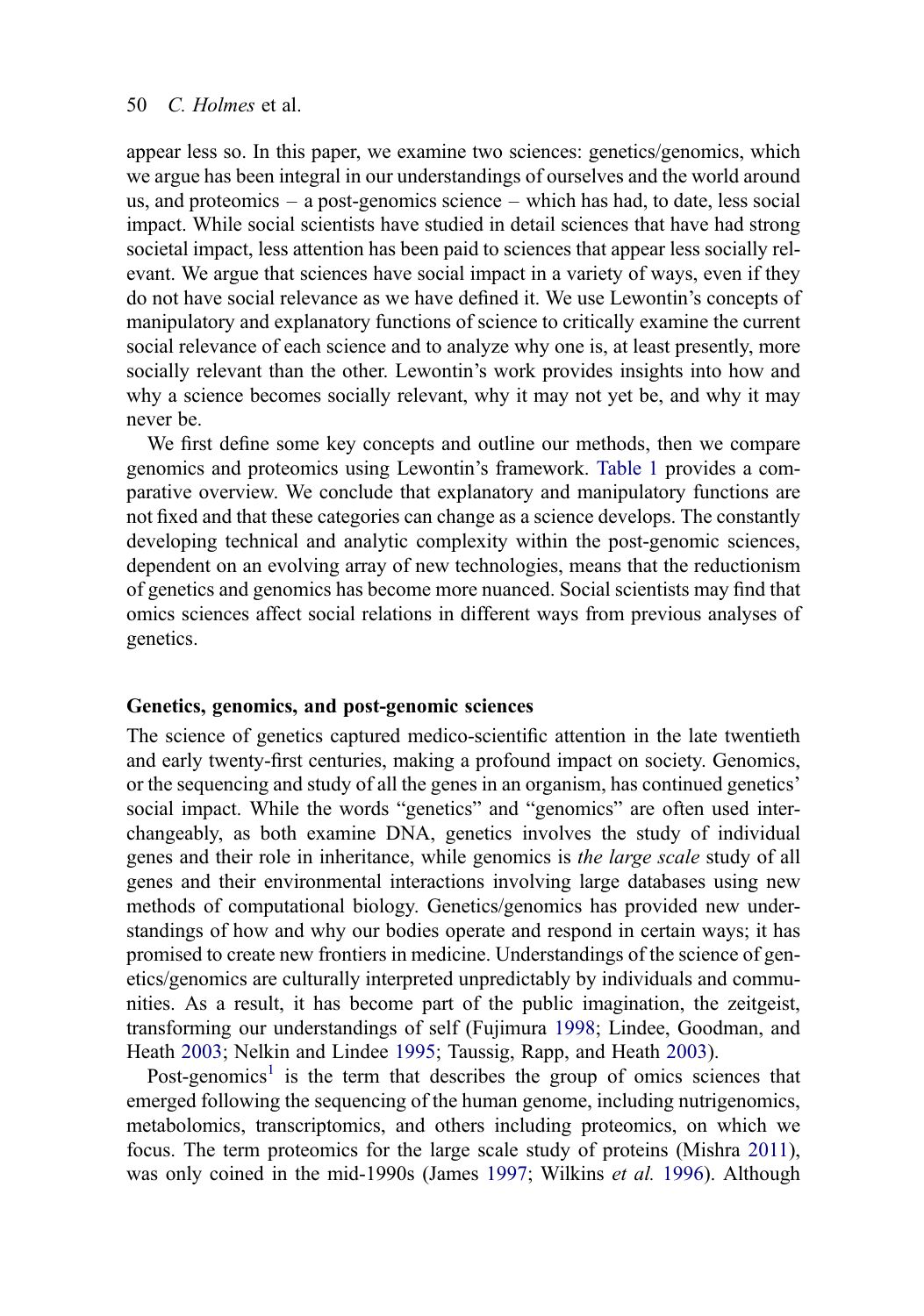|                              | Genomics                                                                                                                                                                                                                    | Proteomics                                                                                                                                                                                                                                                                                                                                     |
|------------------------------|-----------------------------------------------------------------------------------------------------------------------------------------------------------------------------------------------------------------------------|------------------------------------------------------------------------------------------------------------------------------------------------------------------------------------------------------------------------------------------------------------------------------------------------------------------------------------------------|
| <b>Basics</b>                | • DNA is formed by a combination<br>of four nucleobases which<br>combine to make up nucleotide<br>strands<br>• 21,000 protein encoding genes in<br>the human body<br>• Essentially constant over time<br>within an organism | • Proteins are formed by a<br>combination of 20 amino acids, in<br>addition to over 100 post-<br>translational modifications, leading<br>to a wide variety of structural<br>differences<br>• Number of proteins in the human<br>body still unknown. Estimated<br>between 250,000 and 1,000,000<br>• Changes over time and from cell to<br>cell |
| Main method<br>of study      | DNA sequencer (often now high-<br>throughput)                                                                                                                                                                               | • Mass spectrometry (variety of<br>instruments)<br>• Immunoassays (detection of<br>antibodies, e.g. ELISA or Western<br>blot)                                                                                                                                                                                                                  |
| Term coined                  | • "Genome" coined in 1920 and<br>"genomics" in 1987                                                                                                                                                                         | • "Proteome" was coined in 1994<br>and "proteomics" in 1997                                                                                                                                                                                                                                                                                    |
| Omics<br>mapping<br>projects | Human Genome Project launched<br>٠<br>in 1990, completed in 2001                                                                                                                                                            | • HPP launched in 2002, re-<br>launched in 2011                                                                                                                                                                                                                                                                                                |

<span id="page-3-0"></span>Table 1. Differences between genomics and proteomics.

protein biochemistry has a long history, new high-throughput technologies using mass-spectrometers allowed the identification of many proteins at once, in contrast to older methods that focused on one protein at a time. Proteomics' historical foundation in biochemistry, recent technological innovations, and the complex scientific challenges specific to protein studies that are not present in the study of genetic DNA makes it a valuable case to compare with genomics. Ruth McNally has considered the history and role of proteomics in comparison to genomics (McNally and Glasner [2007\)](#page-19-0) and in the context of intensive data flows (McNally et al. [2012](#page-19-0)), particularly within cyberspace (McNally [2005\)](#page-19-0), and the role of standards in the making of proteomics has recently gained the attention of social scientists (Mackenzie et al. [2013\)](#page-19-0).

## Manipulatory and explanatory functions of science

Lewontin's ([\[1993\] 2001](#page-19-0)) conceptual framework proposing that science has both explanatory and manipulatory functions is helpful for understanding the social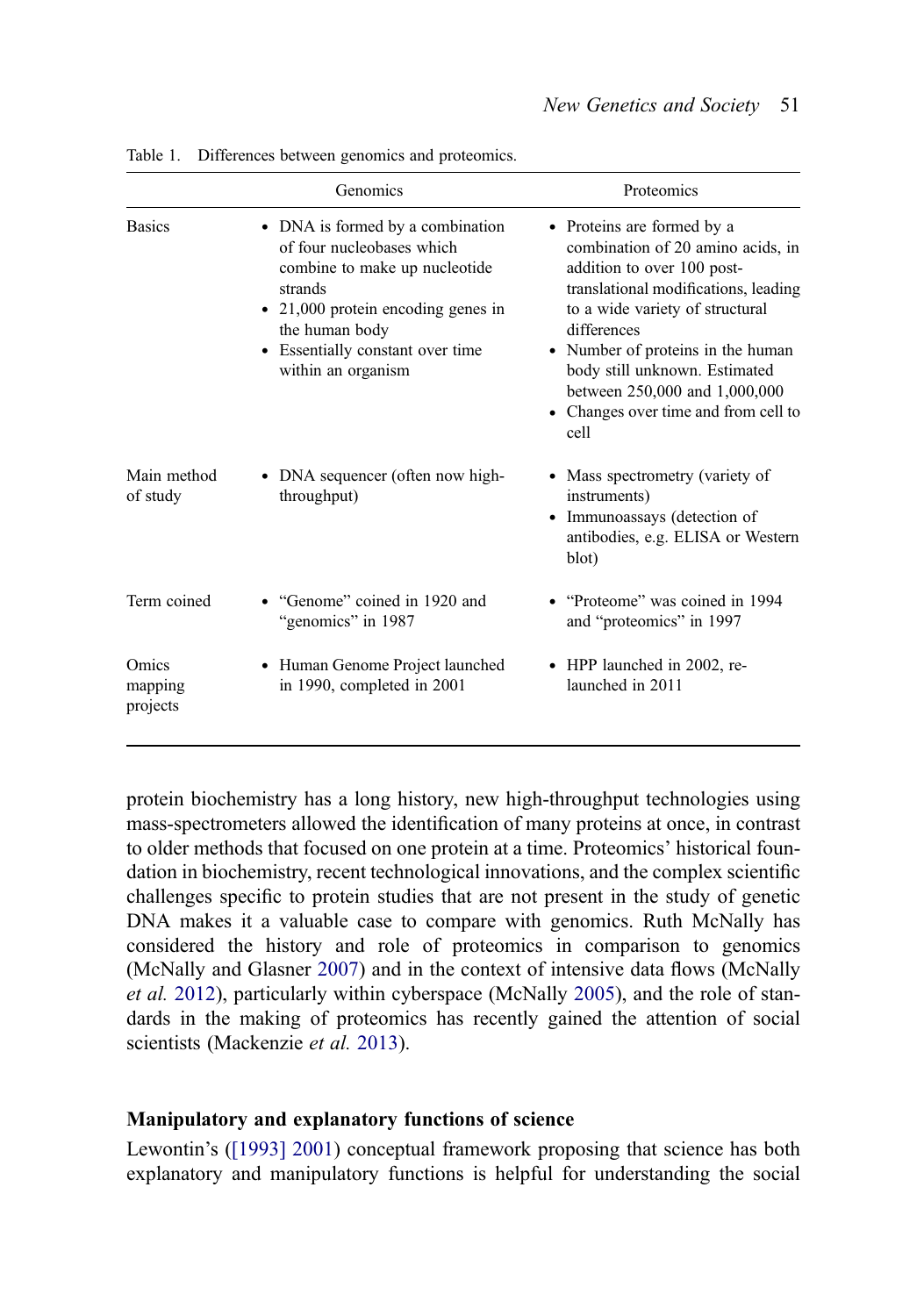<span id="page-4-0"></span>relevance of emerging genomics and proteomics. Writing before the completion of the Human Genome Sequencing project, Lewontin focused on genetics but his framework continues to be valuable in understanding the ways in which the new omics sciences possess and are socially organized around different explanatory and manipulatory functions.

The manipulatory function of science offers alternative ways of influencing the material world through the development of novel techniques, practices and innovative products (e.g. personalized medicines or gene therapies). While scientists commonly appeal to science's potential as well as actual end products in order to legitimate funding claims to pursue that science (e.g. to cure cancer, create targeted health technologies, etc.), science manipulates and changes the material world in important ways. Vaccines, for instance, cure before there is disease; they act preventatively, invisibly and to a large extent, effectively.

The explanatory function of science, the ability to explain why things are the way they are (e.g. in the omics sciences to expand our understanding of how the body works) also helps us to understand how the world works. Lewontin suggests that this happens at multiple levels and that science has taken over from the church that in the past explained and rationalized social hierarchy through concepts such as divine grace. Science, as an expert-driven universal truth, can be used as a type of ideological weapon to persuade people that the world they live in is equitable and fair to each and all of its biological citizens, or at least inevitable, given set circumstances. Represented by highly skilled authoritative experts, science and scientists are commonly recognized as standing above politics as a purer, rational and more evidence-based legitimating force.

Lewontin observes that these two functions are often independent of each other. Successful manipulation of the natural and material world is not necessarily dependent on a correct understanding of how that world works. Lewontin argues that genetics provides both a powerful explanatory function and social legitimation (e.g. in sociobiology's more infamous moments reducing and confabulating racialized inequalities with genetic intelligence (Gould [1996;](#page-18-0) Hernstein and Murray [1994](#page-18-0)). Lewontin suggests that this is only possible through social explanations that use reductionism and atomism.

Applying Descartes' notion of atomism that explains how the world works through powerful machine metaphors, Lewontin suggests that people often forget that it is a metaphor. Combining the tropes of atomism with reductionism: "the belief that the world is broken up into tiny bits and pieces, each of which has its own properties and which combine together to make larger things" (Lewontin [\[1993\] 2001,](#page-19-0) 108), genetics is simplified into an acceptable social explanation that "genes make individuals and individuals make societies, and so genes make society" (Lewontin [\[1993\] 2001,](#page-19-0) 14).

We will return to the impact of incorporating social interaction within scientific thought for the new omics sciences after considering the manipulatory and explanatory functions held by genetics, genomics, and proteomics. We suggest, however,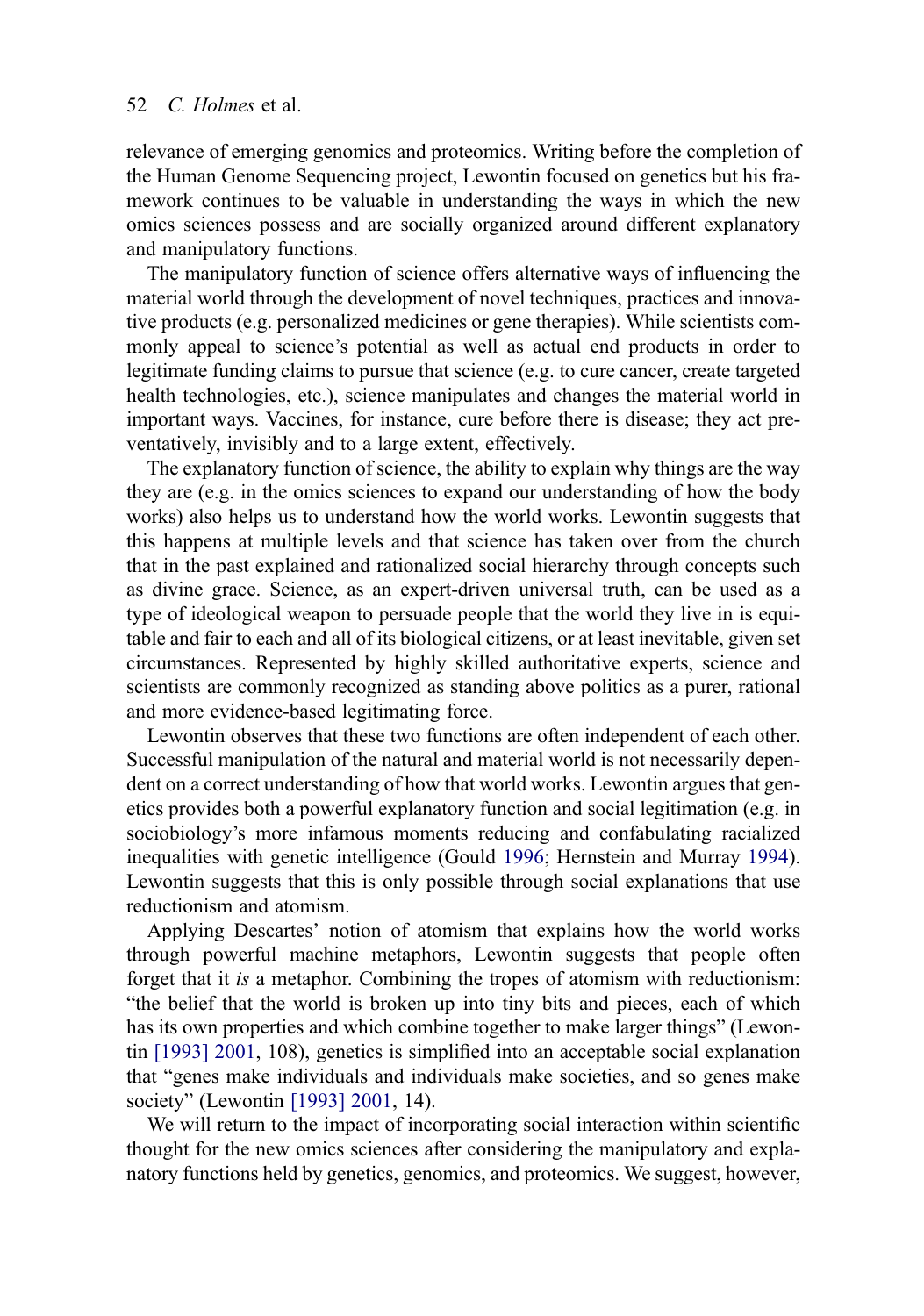<span id="page-5-0"></span>that the ability to explain why things are the way they are (an explanatory function) varies across scientific fields. Some have greater ability to move from theoretical inquiry to provide social relevance (legitimacy/explanation) and tangible results (manipulatory function).

## **Methods**

We conducted 35 semi-structured interviews with proteomics scientists and regulatory scientists or clinicians and engaged in four years of participant observation at the annual Human Proteome Organization's (HUPO's) international conferences  $(2011-2015)$ , as well as the Australasian Proteomics Association's annual conference (2012 and 2013). While the majority of the interviewees were based in Canada, the USA, and Australia at the time of interview, many had been trained or had worked in a wide variety of other countries. The HUPO is an international scientific consortium that was established in 2001 to promote proteomics (the Australasian Proteomics Society is a regional grouping of HUPO). One of HUPO's arguably most significant initiatives to date is the organization of the Human Proteome Project (HPP), modeled on the Human Genome Project, which aims to map human proteins to the genome. Our interviews focused on the role of standards and knowledge translation in the scientific process. The findings from participant observation and interviews have been triangulated (analytical comparison, augmentation and corroboration of interviews and participant observation with other documents) through examination of scientific editorials and reviews related to proteomics, standards, and clinical applications. The project received ethical approval from Dalhousie University's Research Ethics Board and Queensland University of Technology's Human Research Ethics Committee. Analysis for this paper is based primarily on transcripts of interviews.

## Genetics, genomics and society: powerful explanatory narratives

## Manipulatory functions

Both genetics and genomics have promised much but delivered little with regards to manipulatory functions. In the early days of genomics there was a great deal of optimism (some say hype) over its manipulatory potential, with advocates claiming that genetics and genomics research would result in significant advances in medical care and treatment that have largely been unfulfilled to date (Boycott et al. [2013;](#page-17-0) Caulfield [2000;](#page-17-0) Fleising [2001](#page-18-0); Tutton [2012](#page-20-0)). Genetic testing, when available, usually elucidates one's level of risk (Boenink [2010\)](#page-17-0) (e.g. BRACA-1 and BRACA-2) as a probability, garnering some criticism that such tests are no different from other cultural methods of divination (Lock [1998](#page-19-0)). While they can be diagnostic of a particular genetic condition, such as Trisomy 21 (Down's syndrome), particularly in the case of reproductive medicine (Rapp [2000](#page-19-0)), actual genetic treatments are rare and gene therapy is still largely experimental (U.S. National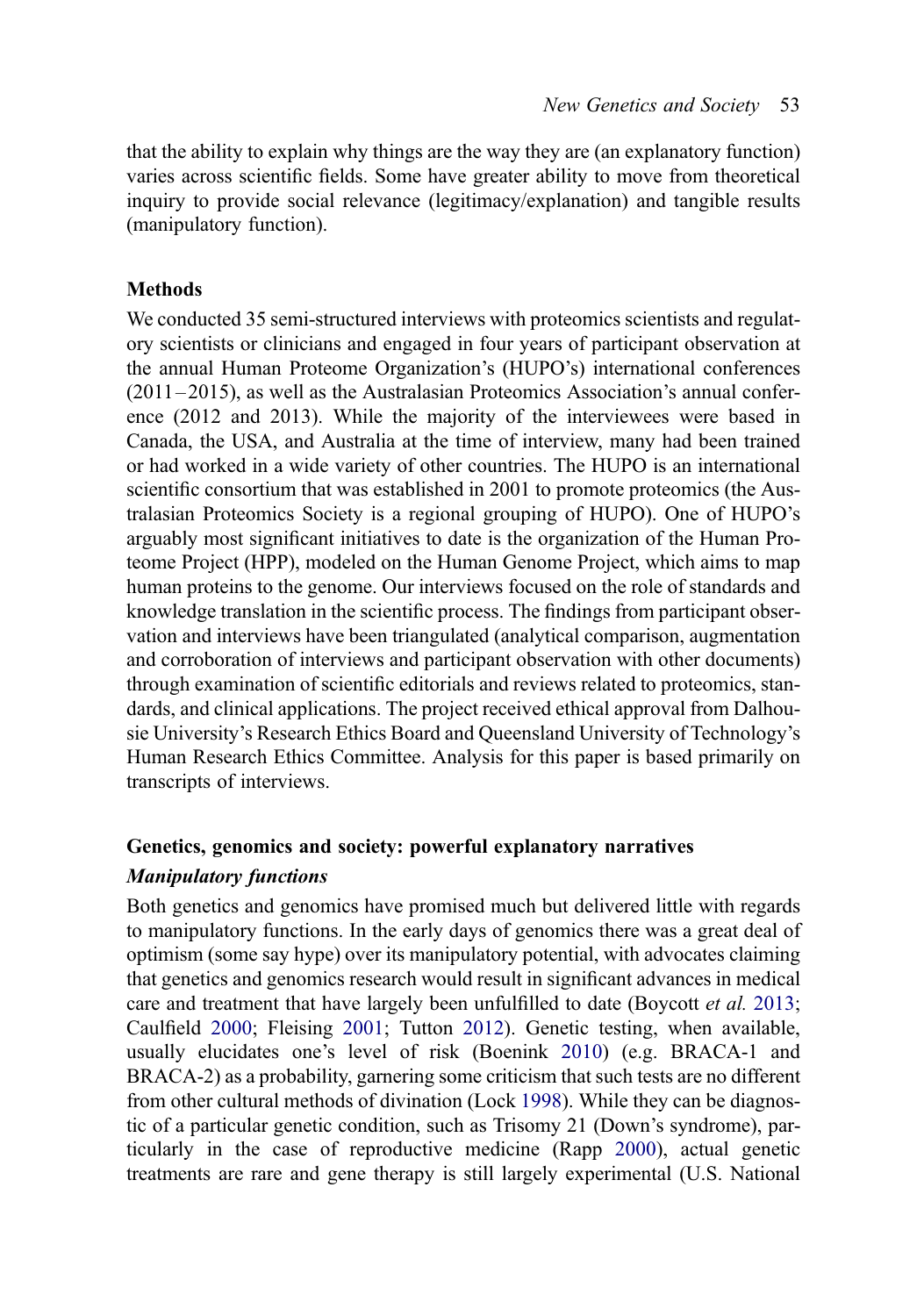<span id="page-6-0"></span>Library of Medicine [2015\)](#page-20-0). As Hedgecoe and Tutton ([2013,](#page-18-0) 2) commented "The influence of genetics on day-to-day medical care is far more limited" (than its potential).

While genetics, and especially genomics, have promised much in terms of new medical advances, the science has not yet lived up to its many promises (Fortun [2008\)](#page-18-0). In other spheres, notably criminal justice and agriculture, some of the promised potential of genetics and genomics has been actualized: in the criminal justice sphere, in forensic DNA; and in agriculture, the genetic engineering of plants and animals. In comparison to the myriad of hopes associated with genetics and genomics (Fortun [2008](#page-18-0)), however, genomics' substantive material (manipulatory) outcomes have been quite restrictive. This contrasts with the field's explanatory function.

## Explanatory functions

The explanatory function of science, according to Lewontin, explains why things are the way that they are. Genetics, and by extension, genomics have a very strong narrative appeal. Genes are often used to explain everything from "why I look the way I look" to "why I did the things I did." Such individual explanations are often extended to the social to try to explain why people behave the way that they do. Genetics has been linked to a discourse around universal truth claims surrounding our understanding of who we are as a human species, our personalities, our flaws and our health and there has been a large body of social science literature that has critiqued the reductionism of genetic explanations (Fujimura [1998](#page-18-0); Lindee, Goodman, and Heath [2003](#page-19-0); Nelkin and Lindee [1995](#page-19-0); Taussig, Rapp, and Heath [2003\)](#page-20-0). Lewontin [\(\[1993\] 2001\)](#page-19-0) argues that this social tendency toward genetic reductionism has reduced emphasis on the flexible nature of DNA and the structures it creates.

Nelkin and Lindee [\(1995](#page-19-0)) suggest that genetics has provided an ideal venue through which to blame economic-social-structural dysfunctions. By focusing on an individual's genetics to explain social phenomena such as criminality, poverty, and health problems, the "criminal" or disease-mutated gene, for example, perform the same work as the reductionist concept of original sin in the past. Genetic research that identified a rare mutation causing a deficiency in the MAO-A gene resulting in high levels of impulsive aggression, has been used to ascribe individual responsibility to violent crimes (Hunter [2010\)](#page-18-0). Subsequent research establishing that environmental (nurture) factors, in particular serious maltreatment or abuse in early childhood, may trigger the genetic predisposition in only those with low variant MAO-A, did not prevent it being dubbed the "it's not my fault I have the criminal gene" defense in legal cases (Connor [1995;](#page-17-0) Hunter [2010\)](#page-18-0). Recognition of the existence of the MAO-A gene has led to a dilemma for courts asked by prosecutors to consider this gene as evidence to justify a longer sentence on the grounds of risk. Defense lawyers, on the other hand,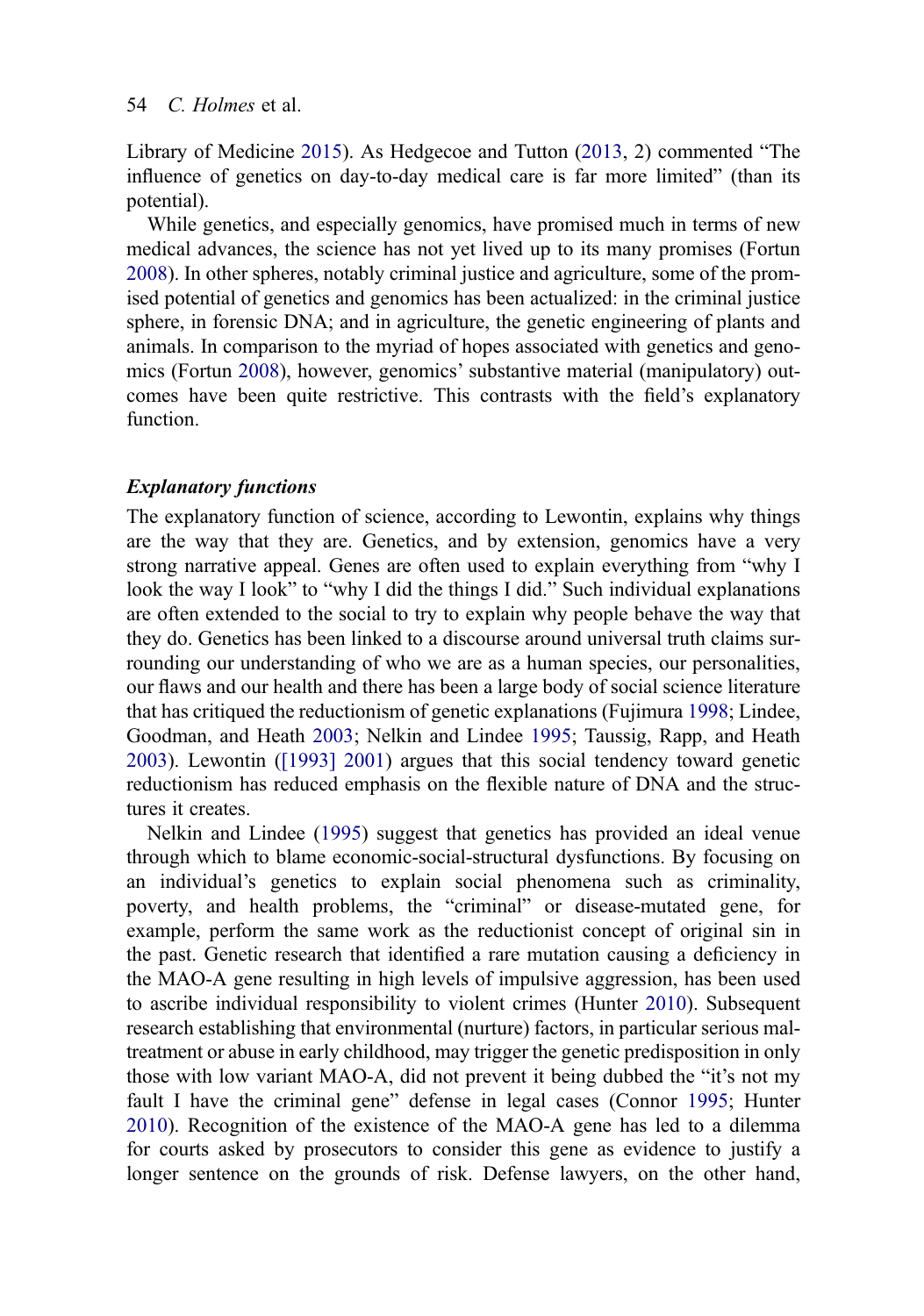<span id="page-7-0"></span>submit "it" (the gene) as a mitigating factor to reduce sentence length or reduce murder to manslaughter. In short, this reduction to an entity of a sequencing process with wide variability in expression has contributed to debates about identity and individual responsibility that have personal, legal and political dimensions for individuals and populations.

Similar to genetics, genomics has a strong explanatory appeal, bolstered with powerful referential narratives, such as the "book of life," "code," "map," or "blueprint" (Stelmach and Nerlich [2015\)](#page-20-0). Along with the critiques of genetics detailed above, genomics, in the 1990s at the start of the Human Genome Project, was criticized by many social scientists, historians and philosophers for its reductionism, genetic determinism, and hyperbolic promises (Richardson and Stevens [2015](#page-19-0)). Post-genomics' "emphasis on complexity, indeterminacy, and gene-environment interactions" may be less reductionist than the path traced through the genomics era "from a simplistic, deterministic, and atomistic understanding of the relationship between genes and human characters" (Stevens and Richardson [2015](#page-20-0), 3). However, these researchers note that while post-genomics seems to move toward more holist approaches, reductionism has not entirely disappeared; genes and sequences still play a central role in post-genomic thinking. Indeed, epigenetics, a post-genomics science, has provided an explanatory "sense of empowerment" about the role of environment over heredity (Stevens and Richardson [2015](#page-20-0)).

Similar to Richardson and Stevens, we argue that reductionism has not disappeared, despite the fact that genomics incorporates complexity into its work and scientific explanations, including multidimensional computational and informatics approaches, new kinds of data, and systems-based frameworks and forms of genomic explanation. This may be particularly true in terms of the social impact of genes and genomics (i.e. its explanatory function). "The enthusiasm for genes and genomes appears to be as great as ever" (Richardson and Stevens [2015,](#page-19-0) 233). Thus, while genomic research may indeed include a complexity that eluded genetics, complex explanations do not filter into social explanations such as the role of gene and genome sequencing in self-identity, self-knowledge, and personhood. Thus, for the purpose of understanding social impact, much of the reductionism critiqued by social scientists and historians of genetics is still in play in the age of genomics, even if there have been significant differences in the way the scientific field of genomics is practiced compared to genetics.

## Genomics and explanatory function: three examples

We consider three examples of popular social adoptions of the explanatory function for genomics or genetics<sup>[2](#page-17-0)</sup>: direct-to-consumer genomic testing; advertising; and cult fiction. By no means exhaustive or exclusive, these provide illustrative counterpoints by their absence in proteomics discussions. We compare the presence of explanatory function in genomics against its relative dearth in other post-genomic sciences, in particular, proteomics.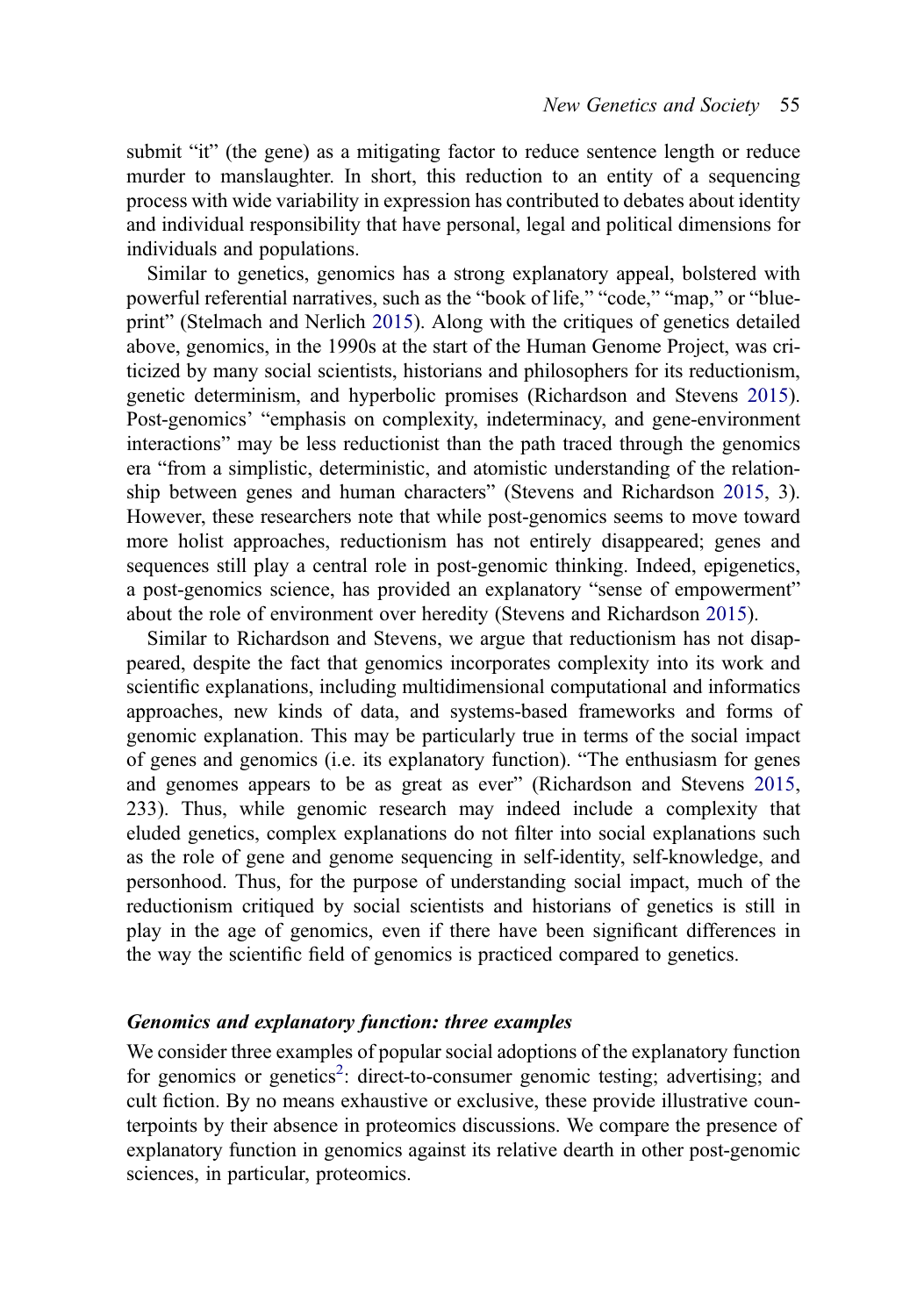<span id="page-8-0"></span>An increasing number of genetic testing/genomic sequencing websites and "retail genetics" services (Richards [2010\)](#page-19-0) offer to test individual genomes to provide information on health risks. Groves and Tutton ([2013\)](#page-18-0) more accurately refer to this as personal genomic susceptibility testing. When a gene to health connection is already scientifically complex and tenuous, making informed consumer choice difficult, this marketing vehicle simplifies the information (Curnette and Giuseppe [2012;](#page-18-0) Hennen, Sauter, and Van Den Cruyce [2010](#page-18-0); Messner [2011;](#page-19-0) Richards [2010](#page-19-0)). While direct-to-consumer testing companies employ various strategies to create trust and credibility for risk information (Einsiedel and Geransar [2009](#page-18-0)), the precarious nature of genetic risk probabilities require seductive accounts that favor nuanced endpoints that address some general form of "feelings" and "knowledge" as a key selling points for direct-to-consumer genetic testing rather than definitive diagnosis. Curnette and Giuseppe ([2012\)](#page-18-0), for example, argue that websites for direct-to-consumer genetic testing present their information as personal knowledge in contrast to being for medical application. This personal information is presented as key to modern understandings of self. The websites use emotional responses to promote their product, linking it to a cultural need "to understand" for both personal and family benefit (Hiraki et al. [2009\)](#page-18-0). The websites market their genetic tests as an important aspect of modern identity formation.

Taussig, Rapp, and Heath ([2003\)](#page-20-0) argue that genetic research has led to new technologies of the self and negotiations of identity against a genetic "normal," which they frame as a form of biopower. For example, by signing up to undergo a genetic test to access an array of particularly desired information, the consumer exerts a level of perceived self-agency that cannot be achieved through the limited and focused testing available in the clinical setting. Genetic testing creates an explanation for the way one is or will be. McGowan, Fishman, and Lambrix ([2010\)](#page-19-0) suggest that direct-to-consumer genetic tests are a kind of information technology that is being co-constituted by both lay experts/consumers and the companies marketing them to create new subjectivities and engagements with the future. Thus genomics as a whole is visualized as key to creating different kinds of "genomic futures" or socio-technical landscapes, all of which are significant, even if there is disagreement about where genomics will lead society (Webster [2005\)](#page-20-0).

It could be argued, however, that direct-to-consumer genomic testing is a special case, one which only reaches a small percentage of people. To further demonstrate the widespread contemporary nature of the strength of the explanatory function of genomics and genetics, we turn to two additional examples, an ad campaign and a popular cult fiction book and television series.

In 2015 Land Rover ran an international media advertising campaign containing the text: "New Discovery Sport ADVENTURE. IT'S IN OUR DNA. #InTheDNA." In one commercial for their Discovery Sport Adventure vehicle,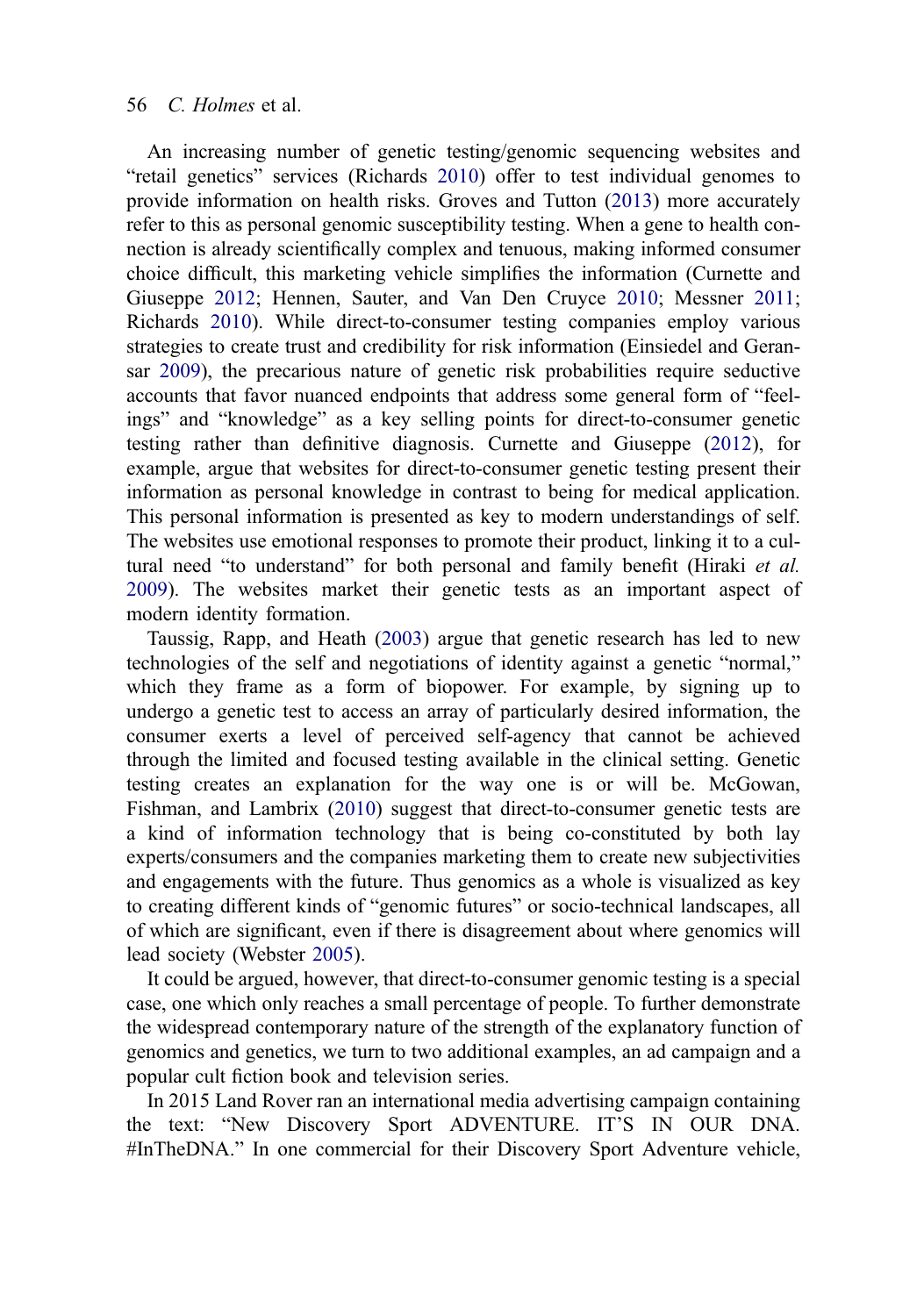<span id="page-9-0"></span>they linked a desire for adventure (and therefore a need for their product) to "the adventure gene":

If we have an overwhelming desire to explore, perhaps the reason lies in our DNA. There is a genetic variant known as DRD47R, carried by roughly  $\frac{1}{4}$  of all humans. It is more commonly known as the adventure gene. It makes people more curious, less restricted by boundaries. They'll be more likely to take risks and may get a sudden urge to explore. But before you can act on the urge to explore, you'll need the tools to make that exploration possible. New Discovery Sport Adventure. It's in our DNA! (Land Rover [2015\)](#page-18-0)

The advertising campaign humorously drew on genetics as an explanation for desire (social behavior), linking a genetic variant with a vehicle. Such a marketing campaign can only work by engaging consumers (Armstrong and Kotler [2015](#page-17-0)) in the presence of widespread popular acceptance of genetic explanations (in a reductionist form).

For our third example, we draw on cult fiction surrounding the transformation of werewolves. Cult fiction requires a level of audience engagement outside the observations from the simple confines of their living rooms (Abbott [2010;](#page-17-0) Cherry [2012;](#page-17-0) Mellins [2012;](#page-19-0) Ruddell and Cherry [2012](#page-19-0)). Recent years have witnessed a rise in the integration of gothic themes coupled with scientific innovation (Abbott [2010](#page-17-0); Crow [2009](#page-18-0); Martin and Savoy [1998;](#page-19-0) Goddu [1997](#page-18-0)). Stories of monstrous transformation incorporate scientific explanations of nature/culture hybridity that draw from explanatory disease models.<sup>[3](#page-17-0)</sup> Early werewolves were "created" during much of the second millennium by a bite (e.g. transmission of bodily fluid). More recently, stories influenced by hereditary models of disease (or geneticization; Lippman [1992\)](#page-19-0) are packaged in popular accounts to explain a fictional group's identity and reason for being. In the Sookie Stackhouse/Southern Vampire Mysteries novels written by Charlaine Harris [\(2006](#page-18-0)) adapted to screen in the True Blood series, shape-shifters are made by a bite or, with the right heritage, spawned. Genetics seeds ideas that once had other explanations:

That didn't mean Jason's life as a shape-shifter would be worry free ... if he married a regular human woman their kids would be normal. But if he married into the shifter community at Hotshot, I'd have nieces or nephews that turned into animals once a month. Dead as a Doornail. (Harris [2006,](#page-18-0) 4)

Similarly, in the television series The Vampire Diaries (Somerhalder et al. [2010,](#page-19-0) [2011](#page-19-0)), becoming a werewolf is genetically inherited. Genes alone, though, are not sufficient to trigger the transformation. The gene (or werewolf predisposition) is only activated/triggered if the carrier kills someone. We see here a popularization of genetic susceptibility which might be considered culturally "post-genomic," but only includes a limited amount of complexity in its explanation. We now turn to proteomics in order to consider how much scientific complexity can enter into a science's explanatory function.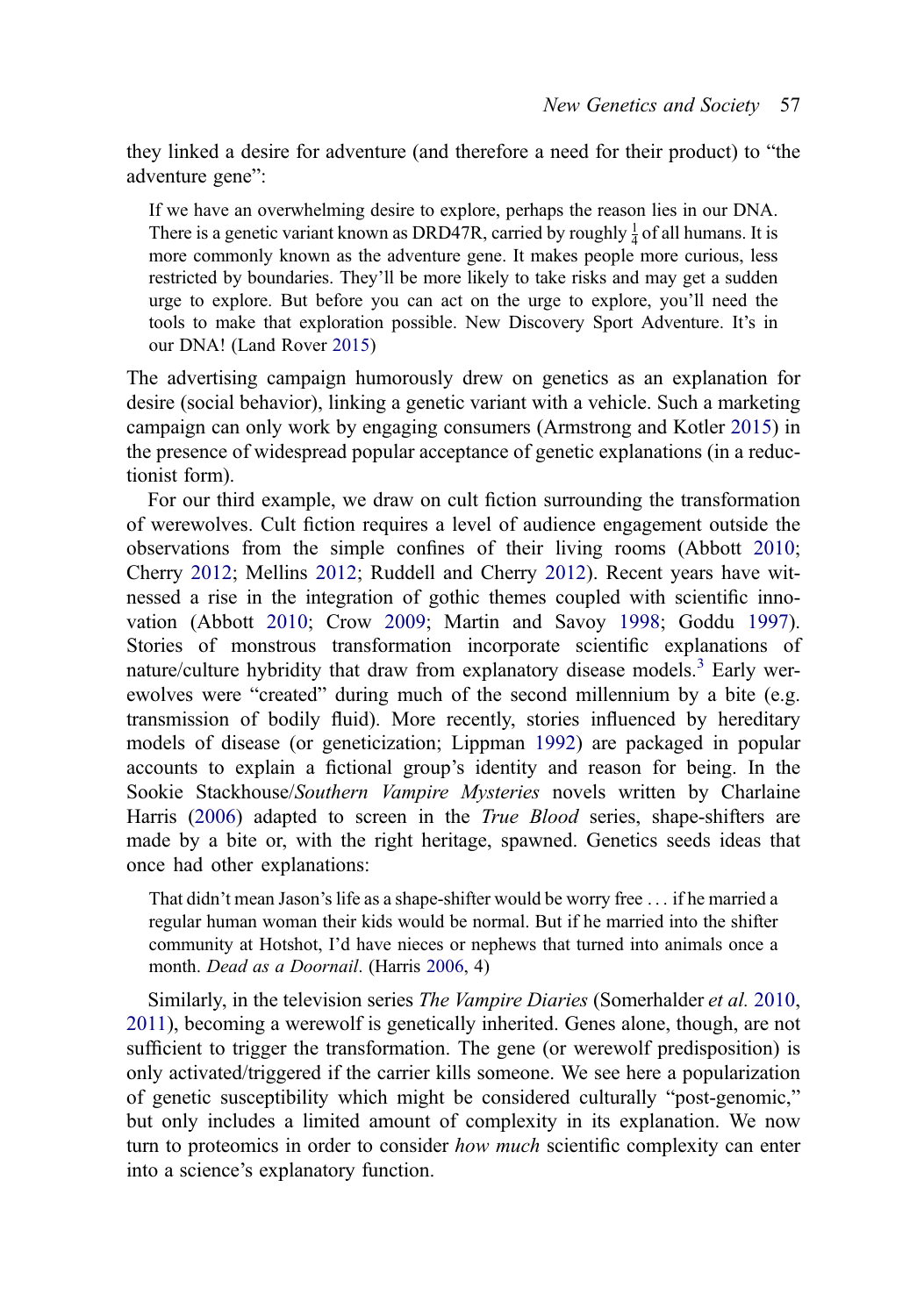## <span id="page-10-0"></span>Proteomics and society: more potential manipulatory, but less explanatory function?

In this section we apply Lewontin's concept of manipulatory and explanatory functions to proteomics, using data collected from research with proteomics scientists. Proteomics, like some other post-genomic "omics" sciences, such as nutrigenomics (Harvey [2009](#page-18-0)), builds upon an older science of protein biochemistry. It combines this earlier scientific field, which analyzes one protein at a time, with the comparatively newer computational biology and sequencing platforms of genomics and new techniques to analyze proteins, chiefly the mass-spectrometer, to analyze many proteins at once.

## Manipulatory functions: "You need to get out of the blueprint and into the building"

Proteomics is similar to genomics, in that most of its potential for manipulation is still that – potential. However, there are some differences. Some clinical diagnostic tests already in existence rely heavily on protein analysis using older, more robust methods, such as enzyme-linked immunosorbent assay (ELISA) or more modern mass spectrometry methods. Unlike genomics, which accesses the "blueprint" of the body, proteins form the "building blocks" and action molecules. As one researcher who moved into proteomics after working in genetics put it, genes end up working through proteins:

Over all the years I have done a variety of research, especially related to Eco genetics: the interaction of genetic and environmental factors. Proteins are sensors for agents of communication inside cells, so if you want to understand what the genome is expressing, you have to study the proteins and not just one at a time. (Dr  $A$ ,  $4$  proteomics scientist)

In terms of the development of diagnostic tests, proteins have the potential to measure, not the risk of a disease, but its presence and severity. Therapeutic drugs target proteins in the body, rather than genes, so there is greater potential for the development of new drugs and personalized medicine (e.g. matching the appropriate drug to the proteins expressed by an individual within a specific tissue, or type of cancer, etc.). As one researcher put it, proteomics is more direct than genomics:

There's lots of publicity about sequencing the human genome ... But, as we all learned in school, the central dogma of molecular biology says that DNA makes RNA makes protein. And it's really the proteome then that is most proximal, that more directly gives rise to the phenotype and characteristics of a tumor. So there's the expectation that if we really are going to be using molecular signatures to define tumors and guide in their treatment, that signatures based on proteins might have a better readout of the biology and the therapeutic responses than something as indirect as genomics. (Dr B, proteomics scientist and MD)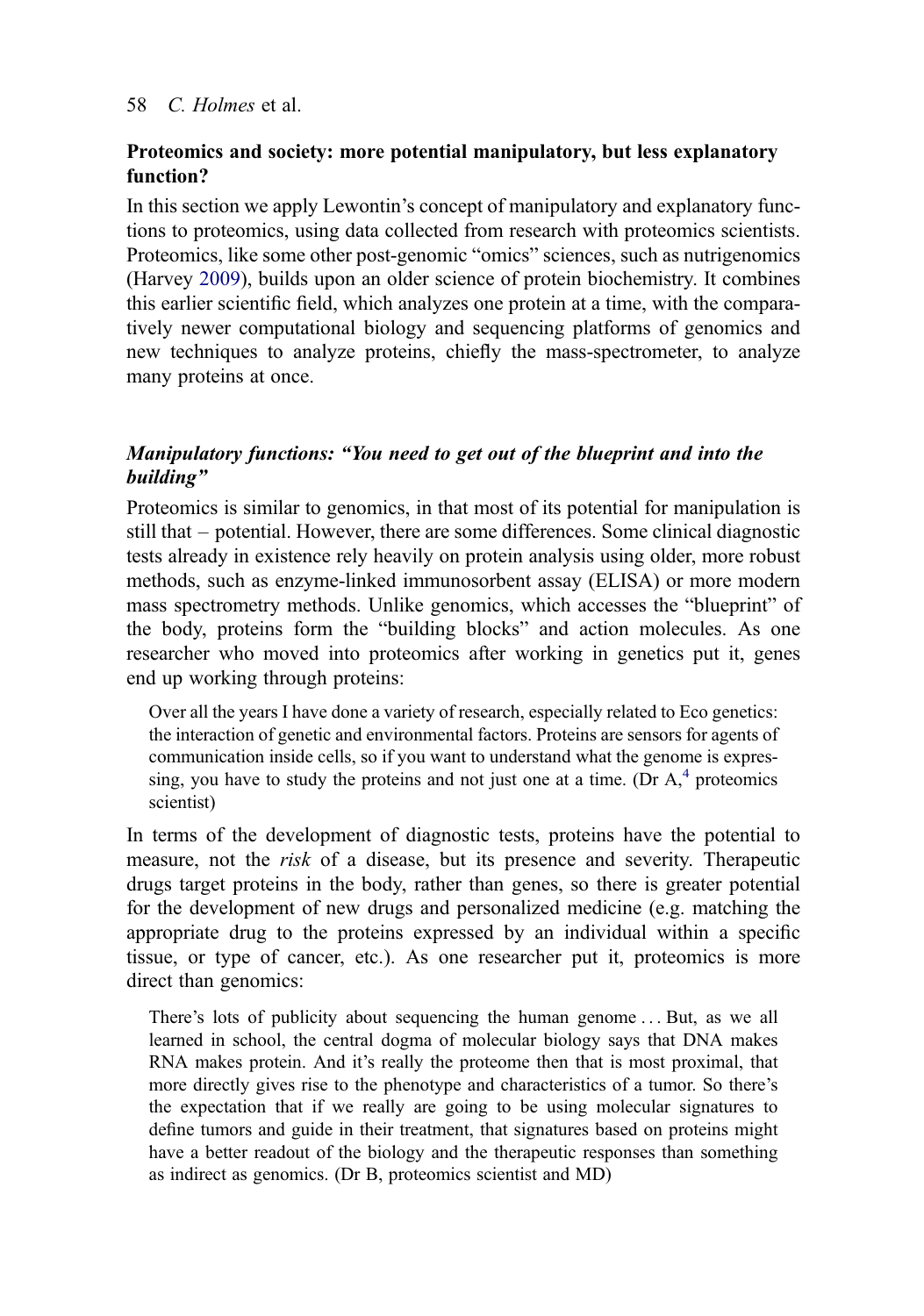<span id="page-11-0"></span>Given the more direct nature of proteins in health or disease states, then, it is logical to suggest that proteomics may well turn out to have a more direct manipulatory function than genomics, even if both have predominantly only potential manipulatory function at this point.

## Explanatory function: "You're studying proteomics? What's that?"

We argue that in spite of having better potential for manipulatory function than genomics, proteomics has not been able to generate narratives with the same strong explanatory function as genetics and genomics. So what would proteomics' explanatory capacity look like within our previous examples? Direct-to-consumer genomic testing, for instance, plays upon notions of identity that the public associates with genes, but not proteins. If proteomic related tests can be difficult for medical students to understand, as one researcher pointed out, would it be possible to market them directly to the public? An advertising campaign using protein-based references seems absurd rather than convincing: Would the slogan "Adventure – it's in our post-translational protein modifications!" sell cars? Finally, how would one incorporate a protein-centered method of monstrous transformation into a cult fiction or gothic storyline? Would people understand a werewolf transformation that hinged upon crucial protein changes, interacting with the genome, the metabolome, and the transcriptome?

We suggest that a key reason for proteomics' relatively weaker explanatory function is due to its complexity. Grappling with complexity is central to omics sciences and systems biology perspectives (Fortun and Fortun [2005](#page-18-0); Fujimura [2005](#page-18-0); Levin [2014\)](#page-18-0). In the following section, we describe the complexity of explaining or translating proteomics to non-experts in three different areas: (1) the scientific nature of the protein,  $(2)$  a lack of public understanding of a protein, and  $(3)$  the increasing importance and use of a systems view within proteomics.

## Proteomics and explanatory function: complexity

One of the key themes arising from our discussions with proteomics scientists was the increased level of complexity and number of proteins to be identified compared to genomics making both clinical application and the ability of funders and policy makers to understand the science more difficult:

Proteomics is orders of magnitude more challenging [than what] we've solved [in] the human genome, we will never solve the human proteome. (Dr C., proteomics scientist)

I think just in general that proteins are much more difficult molecules to work with. (Dr D., protein biochemist and MD)

Why is proteomics more complicated? Those we interviewed provided several reasons. Proteins are still difficult to isolate, so preparing a reliable sample of relevant proteins that do not degrade (thereby losing their structural shape),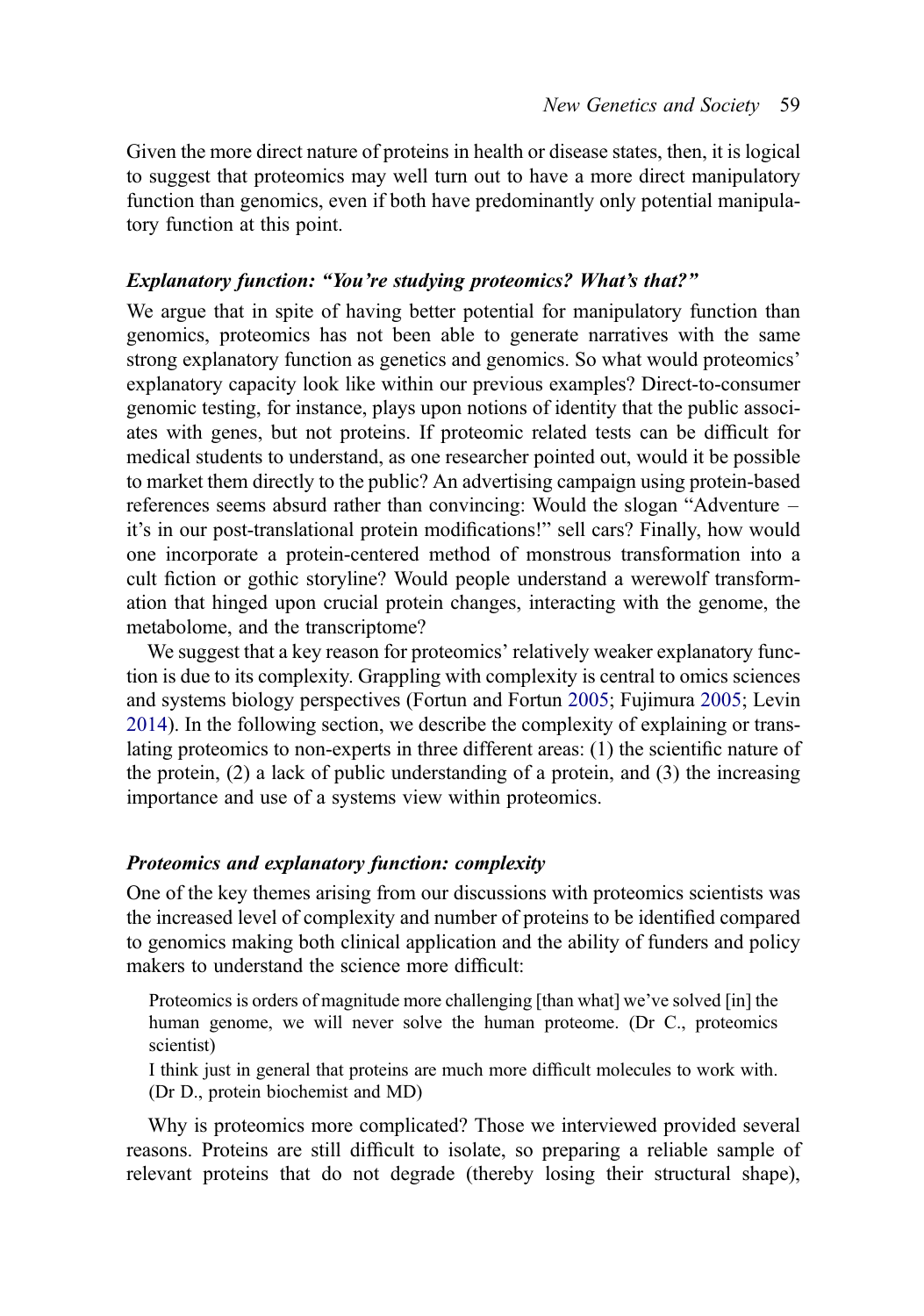presents a problem. Proteins have many more structural variations (i.e. shapes, which affect function) and components (i.e. amino acids as building blocks) than does DNA. There are approximately 21,000 protein encoding genes but the number of proteins that can encode upon these genes is still unknown, estimated at between 250,000 and 1,000,000 (National Cancer Institute, [http://proteomics.](http://proteomics.cancer.gov/whatisproteomics) [cancer.gov/whatisproteomics](http://proteomics.cancer.gov/whatisproteomics)). Genes are relatively constant but proteins change from cell to cell and time to time:

Yeah, it's a much, much more complex problem. If you look at DNA, there are four bases and there's methylation, which is like an on/off switch, on the DNA. So that's five. With proteins there's 20 amino acids and 100 post-translational modifications, and there's a lot more structure to protein. And the structure  $-$  it's relevant with DNA but it's not as crucial as it is with proteins. So there's probably at least an order of magnitude maybe two orders of magnitude more complexity in proteomics. (Dr C., proteomics scientist)

Coupling the more complex nature of the protein with the still emerging nature of the technology (mass-spectrometers) used for analysis in proteomics (rapidly improving sensitivity and speed) and the continual development of quality control standards for those instruments, further complicates the ability to easily explain the field.

This brings us to the second important aspect of complexity that was raised: there is less public recognition of proteins than genes. A researcher used to communicating protein-related concepts to medical students, details the difficulties involved in explaining central concepts of the field to the public:

Socially, you have to recognize that people, the vast majority of people don't have the scientific training that you or I have. Most people know what their genes are. They know that, "my cousin had sickle cell disease so I had better be careful". To understand what a protein is – that's a whole smaller segment of the population that really understand what a protein is. They might realize that, "certain proteins are found in disease and that's why they screen for PSA, to tell me if I have prostate cancer" – which is controversial right now, actually, whether that's a good test or not. You see what I mean? They might realize that these proteins are markers, but they don't really know what protein does. So the technology, in terms of how you fragment a protein and look at the pieces based on their mass, to not only identify proteins, but in two different samples to compare their levels ... . it is very difficult to translate that to the public. Or even to medical students sometimes. (Dr D., protein biochemist and MD)

This researcher highlights three key factors in terms of translating proteomics to the public. First, understanding how the instruments analyze proteins is a challenge. Second, the interpretation of even widely publicized tests for protein markers, such as prostate-specific antigen (PSA) for prostate cancer, is not necessarily straightforward, making practical examples of protein tests complicated to explain. Third, the interaction between proteins and/or looking at a variety of proteins at once, does not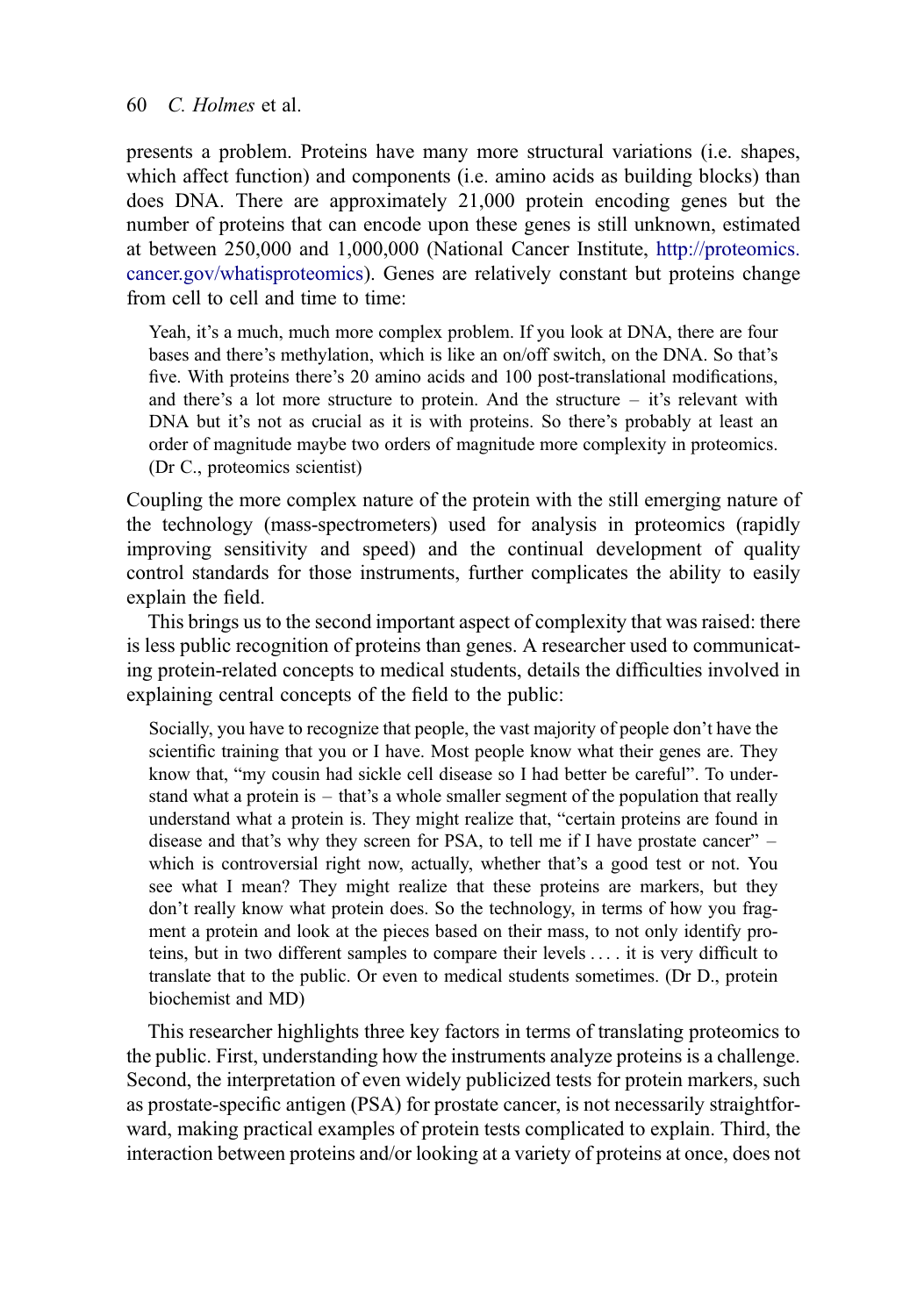lend itself to a reductionist explanation. These factors make it more difficult to explain proteomics to funders and clinicians, let alone the public. This is very different from the long standing explanatory function of genetics that can draw on a history of biological reductionism and familiarity with the concept of heredity (Lewontin [\[1993\] 2001](#page-19-0)). Proteomics, through a focus on the context and interaction of proteins, cannot rely on a background understanding, even if reductionist, of individual genes that contributes to the explanatory power of genomics in social situations. While this complexity does not necessarily prevent proteomics from making a contribution to science and medicine (and being funded to do so), it might be more difficult, at this time, for it to claim social relevance.

The third aspect of complexity that was discussed in interviews with proteomics scientists was the increasing importance of a systems view in the omics sciences. Proteomics is not considered a stand-alone science. It builds on the findings of genomics, as well as integrating with data from other omics fields, such as transcriptomics and metabolomics, etc., in order to get a total picture of what is happening in a particular cell, tissue, or body. The goal is that:

... future advances in genomics and proteomics are expected to bring several revolutions in medicine and will make personalized medicine a reality. Advances in proteomics are expected to integrate the reductionist views of Watson and Crick into systems biology to show how molecular parts evolved and how they fit together to work as an organism. The latter is expected to provide the ultimate understanding of biology. (Mishra [2011](#page-19-0), 3)

This sentiment echoes Lewontin's argument that reductionism does not sufficiently take into account the importance of interaction and interrelationships, although the importance of looking at individual parts is not discounted:

... there is clearly truth in the belief that the world can be broken up into independent parts. But that is not a universal direction for the study of all nature. A lot of nature ... cannot be broken up into independent parts to be studied in isolation, and it is pure ideology to suppose that it can. (Lewontin [\[1993\] 2001](#page-19-0), 15)

He suggests that neither an atomistic nor holistic world view heavy on mysticism (e.g. the Gaia hypothesis) is sufficient. Instead, he suggests a crucial third way for better understanding nature:

one that sees the entire world neither as an indissoluble whole nor with the equally incorrect, but currently dominant, view that at every level the world is made up of bits and pieces that can be isolated and that have properties that can be studied in isolation. ... In the end, they prevent a rich understanding of nature and prevent us from solving the problems to which science is supposed to apply itself. (Lewontin [\[1993\]](#page-19-0) [2001,](#page-19-0) 15)

One interview captured this with a landscape metaphor. Instead of focusing on a particular plant (i.e. one protein), scientists now have the ability to zoom in and out from the plant to its landscape (i.e. community of proteins or proteome):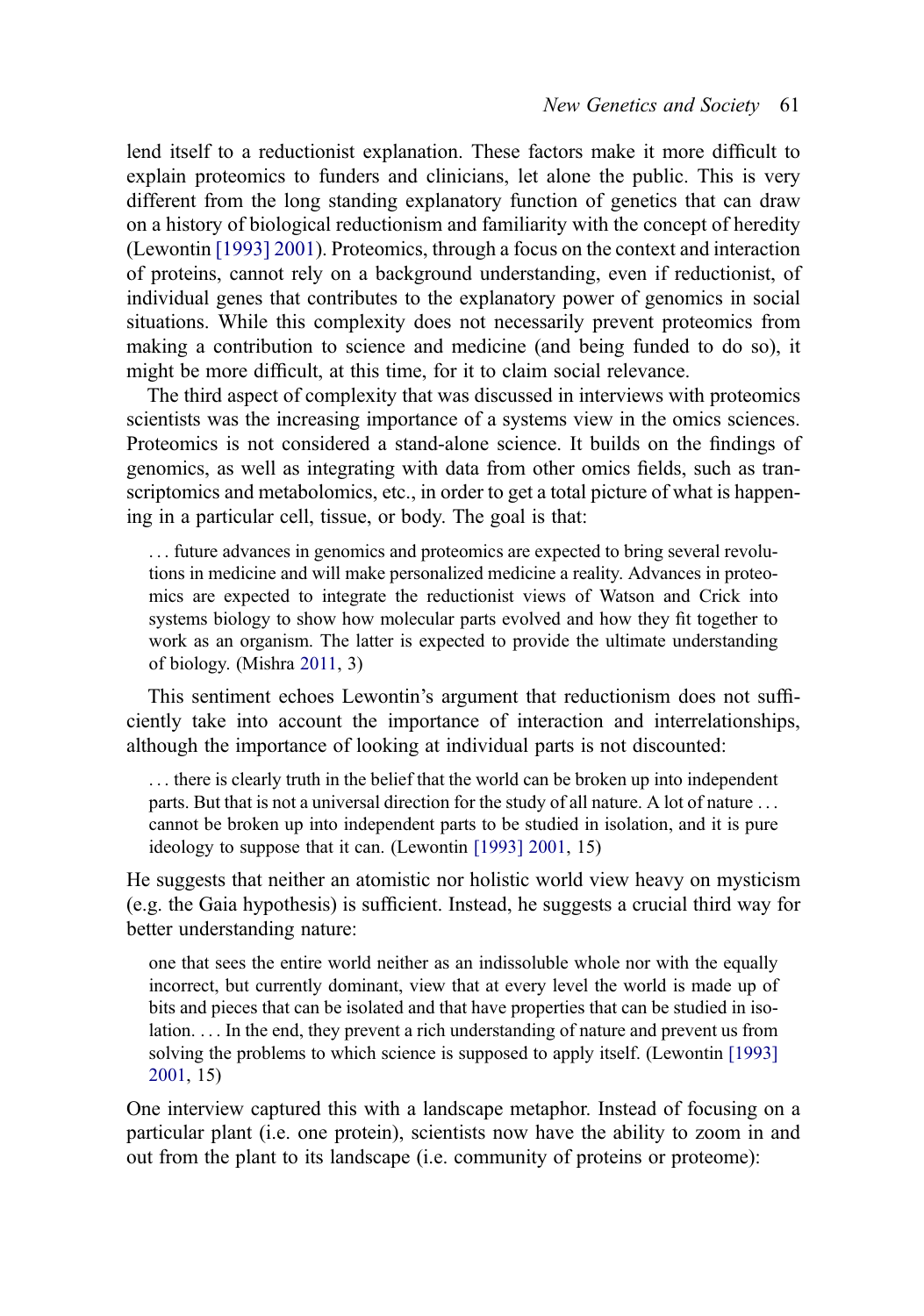<span id="page-14-0"></span>I've got this picture of a landscape, I focus in on this fern, this one little plant in this landscape – and I say, "This will be a reductionist biology approach to looking at this system". You zero in on something that you are interested in and you find out as much as you can about it and that is extremely useful information. It gives you very high resolution around that one thing. But it doesn't necessarily mean you get a clear picture of how that one thing fits into or integrates very well under certain conditions with the rest of the system. And so then you zoom out to the whole landscape. And I say, "So you can see that this is in many ways a lower resolution view, but you get to see more of what is happening in the landscape and how different things are integrated and what different components of that landscape may influence others especially in a dynamic situation". (Dr X, clinical researcher who uses proteomics)

The future will involve contextualizing the particular within the broader system:

So, you know, if you just take a single time point, you are only interested in – you are not going to get a very good view or feel of how things change over time, and today it is all about dynamics. It is about how things change over time – I think that is where we are going in the future. [ ... ] That's why you have a look at the whole picture, so you can zero in on the things that you think look interesting. And so it is not to say we shouldn't be doing reductionist biology – absolutely. It's essential to be able to build resolution around individual areas, but what are the most important areas to be looking, you know? We can pick our favorite protein, or favorite gene, or favorite class of genes and investigate that to death and that's fine because it builds a lot of resolution around that. But is that the most important thing? I would not advocate saying we should just be doing systems biology type things, big data type things. I think you have to go back and be able to validate and look at things in much higher resolution. [...] It's all linked, it's all independent, so you do need to have a look at the whole thing – so I think these things can be much more integrated than what they are. (Dr X, clinical researcher who uses proteomics)

Proteomics deals with enormously complex data. A systems approach, drawing data from multiple sources (genomics, transcriptomics, metabolomics, proteomics) that lends understanding of how a single element in a body (e.g. a single protein) interacts in its wider context (i.e. the proteins which surround that protein) heralds significant potential. It rejects the sole focus on reductionism that Lewontin deplored, while incorporating its strengths. Translating this complexity and explaining its work to a wider audience, has proven elusive for proteomics, hindering its explanatory function.

Proteomics scientists employ various strategies to increase recognition (and gain popularity and funding) for the field and strengthen its social relevance. One of these strategies is the HPP. The original HPP, launched in 2002 with an organ and data standards focus (Mackenzie et al. [2013](#page-19-0)), was later re-launched by HUPO with a chromosome focus in an attempt to mirror the human genome project (Human Proteome Organization [2015\)](#page-18-0). The HPP has two arms: one looking at mapping the proteins to chromosomes (C-HPP) and the other mapping the proteins in respect to disease states (B/D-HPP). While the scientific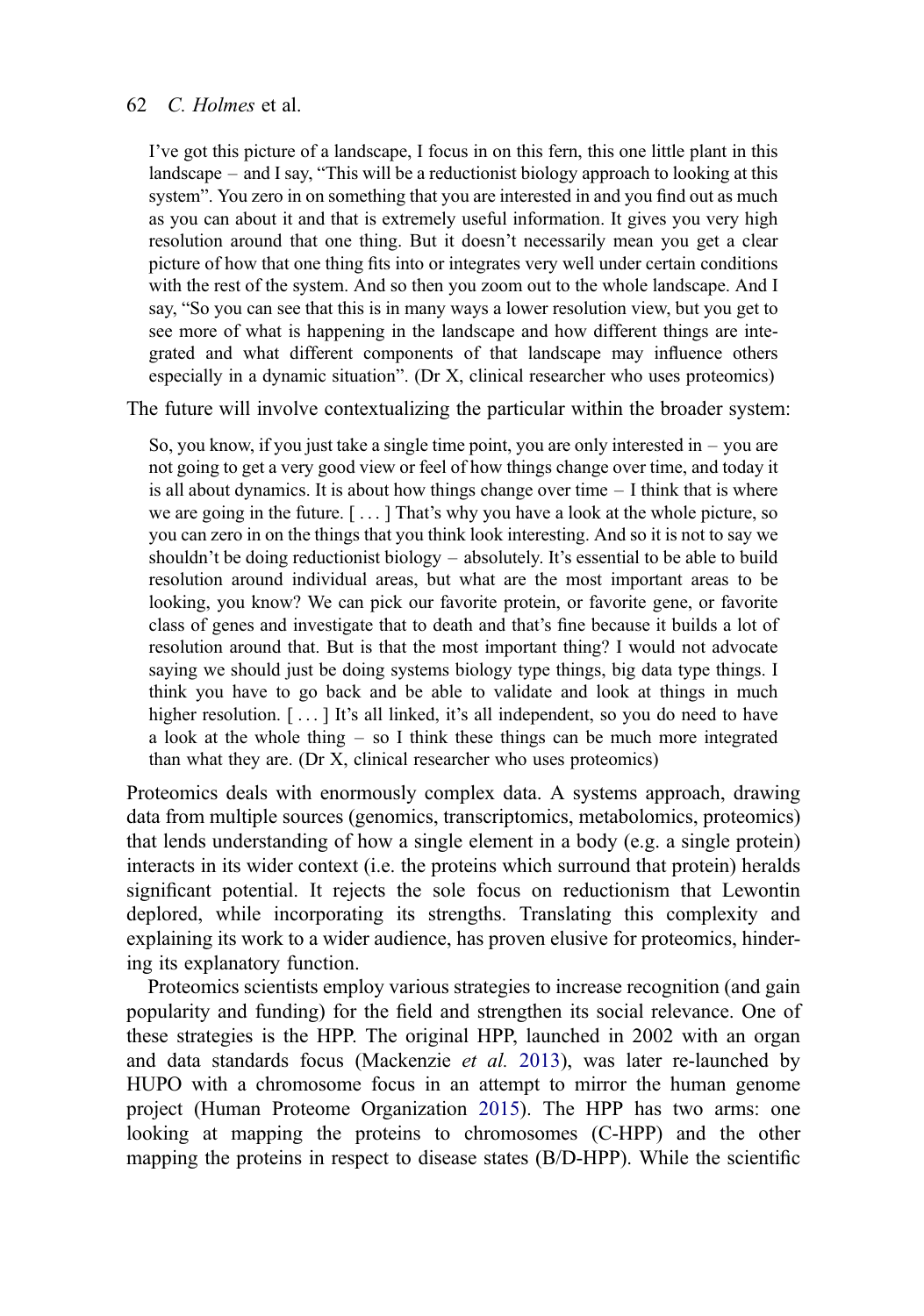<span id="page-15-0"></span>rationale is to extend knowledge based on genomic sequencing (for example, by cataloguing proteins associated with certain chromosomes (C-HPP)), this also has the benefit of tying proteomics to the human genome mapping project, which had a high public profile. Another arm of this project is to focus mapping a particular tissue, or disease related proteins, in an attempt to work on avenues of investigation with potential translational scientific benefits (B/D-HPP). These strategies which tie explanations to clinical or biological functions, are not however a priority for all proteomics researchers who instead pursue a systems biology approach, for instance, even though they do not expect it to be widely understood. As Fortun ([2015\)](#page-18-0) has suggested, scientific interest is an important motivator for a research area; many proteomics scientists are intrigued with the wider possibilities for the future using a systems biology approach.

## **Conclusion**

We have detailed how and why proteomics is deemed less relevant than genomics despite an equal or stronger potential for new techniques, practices, and products (see Figure 1).

We have suggested that this is due to the greater complexity inherent in protein analysis, which makes it difficult to translate to the public or reduce into a readily understandable mechanistic soundbite. What are the consequences of this complexity and perceived lack of social relevance in proteomics?

First, we suggest that the explanatory and manipulatory functions of a science are not fixed and can change. For example, even if the attempts by proteomics scientists to increase proteomics' ability to provide widespread explanations for the way the world works do not succeed, an increasing number of new applications from this science could gain it recognition. The field's ability to transcend its complicated subject matter and increase its presence within the social world could come with recognition of the disruptions its advancing discoveries bring to the everyday world. For example, Bell [\(2013](#page-17-0)) suggests that biomarkers for monitoring cancer survivors (e.g. PSA, etc.) are changing the way people visualize the internal body, shifting the gaze from a molecular (probability of disease risk) to a numeric

|                   | <b>Manipulatory function</b>                | &/or | <b>Explanatory function</b> | Social relevance                  |
|-------------------|---------------------------------------------|------|-----------------------------|-----------------------------------|
| Genomics          | Claims high potential<br>Largely unrealized | &    | High capacity to explain    | Extensive social relevance        |
| <b>Proteomics</b> | Claims high potential<br>Largely unrealized | &    | Low capacity to explain     | Limited social relevance (as yet) |

Figure 1. Differences between genomics' and proteomics' social relevance. Demonstrates current differences between the social relevance of genomics and proteomics using Lewontin's ([\[1993\]](#page-19-0) [2001\)](#page-19-0) division between the manipulatory and explanatory functions of science. Manipulatory function refers to the ways in which science affects the material world (e.g. application), while explanatory function refers to a science's ability to explain and understand the way the world works. We note that a scientific field's functions can change over time.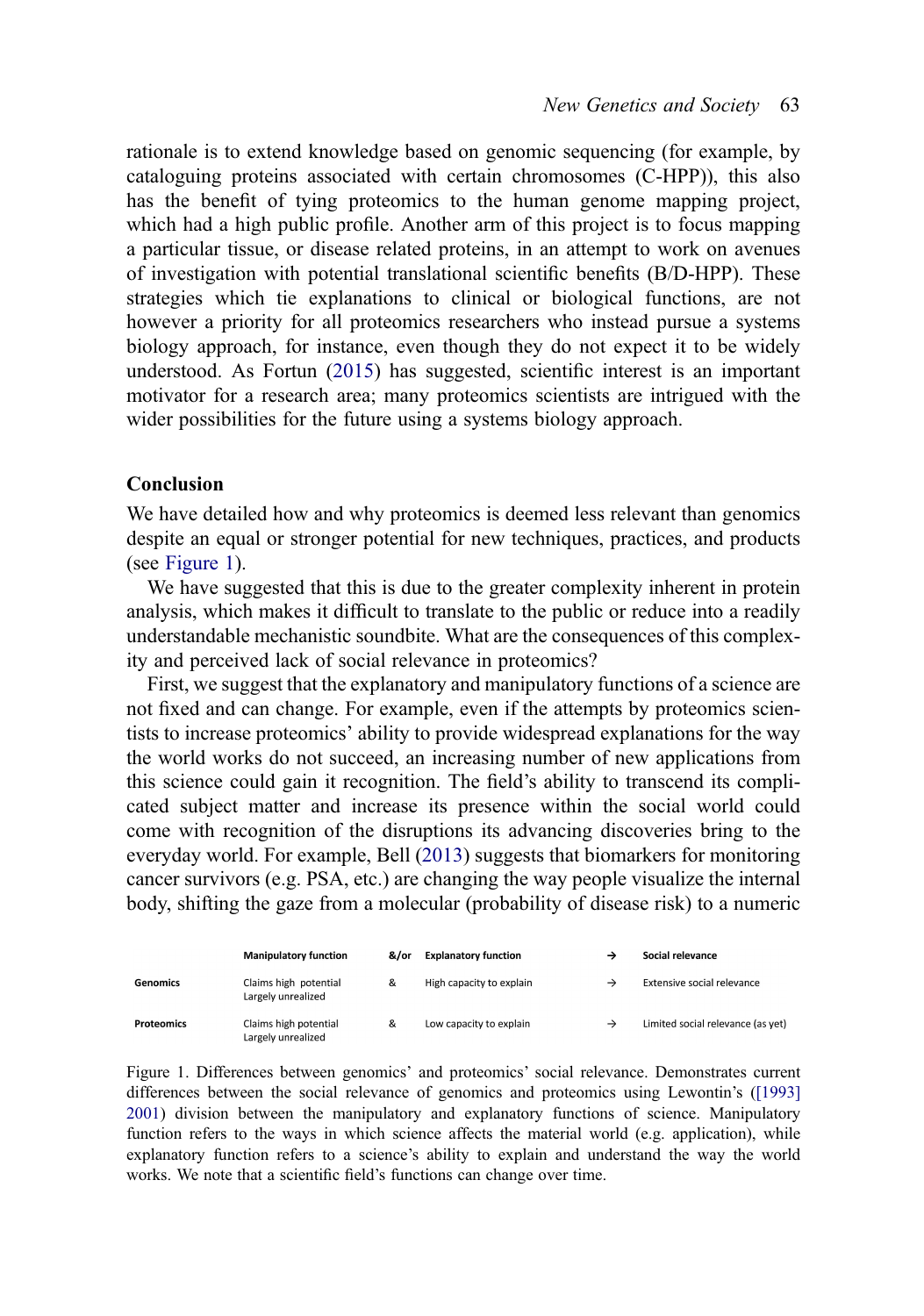<span id="page-16-0"></span>one (which quantifies disease along a continuum). Just as capacity for better explanation of proteomics may lead to more research funding and thereby produce more tangible (manipulatory) results, these recognizable outcomes of research may change the scientific field's ability to explain what is happening in the human body. Nevertheless, genomics shows us that manipulatory and explanatory functions are not necessarily aligned; a lack of high manipulatory function does not preclude the capacity for explanatory function.

Second, there is a widening gap between the complex scientific explanations present in the new post-genomics sciences and the genetic reductionism of the past. Post-genomics science includes increased complexities within large data sets and biological systems analyses. The reductionism that proved so persuasive in explaining past sciences is an uncomfortable fit with analysis of large, complex systems. This increasing complexity and lessened reductionism is well noted in the genomics and post-genomics literature (Bitsch and Stemerding [2013;](#page-17-0) Hauskeller, Sturdy, and Tutton [2013](#page-18-0); Lappé and Landecker [2015;](#page-18-0) McNally and Glasner [2007;](#page-19-0) Richardson and Stevens [2015;](#page-19-0) Torgersen [2009](#page-20-0)), even though genomics is still tied to the gene and its accompanying reductionism. Indeed, tensions exist in scientific research arenas between the way in which genomic discoveries are reported in the media and the less deterministic way in which genes are contextualized (Torgersen [2009\)](#page-20-0). The new omics sciences frame "the research object, namely living cells, as complex systems and no longer as simple machines" (Torgersen [2009](#page-20-0), 84).

Finally, we suggest that the social implications of the new omics sciences (and therefore the attention of social science) may be found in newer arenas than those of identity which yielded rich analysis in the past. Hauskeller, Sturdy and Tutton, suggest that it is analytically important to remember "the power of material technologies and discourses of materiality to represent and realize social relations" when considering the impact of genetics on identity [\(2013](#page-18-0), 884). Proteomics may, through the power of material technologies, change social relations, but at this point it looks less likely to *represent* social relations than genetics and genomics has in the past. As Harvey ([2009\)](#page-18-0) points out, while such new sciences draw on past scientific practice, they are not a simple continuation of these practices, and therefore the new omics sciences cannot be analyzed by reference to past social science understandings of genomics. However, while Harvey ([2009\)](#page-18-0) posits that the key question has shifted from "what makes us human" (e.g. with Human Genome research) to "what makes us different from one another" with the postgenomic sciences, following Lewontin we would argue that the explanatory function of past gene science has already been extensively used to naturalize differences between groups of people. Instead, we suggest that the relationship between explanatory and manipulatory functions will vary between post-genomic sciences. The post-genomic sciences may translate into new and interesting science and societal relationships for social scientists to explore in both their manipulatory, as well as their explanatory functions.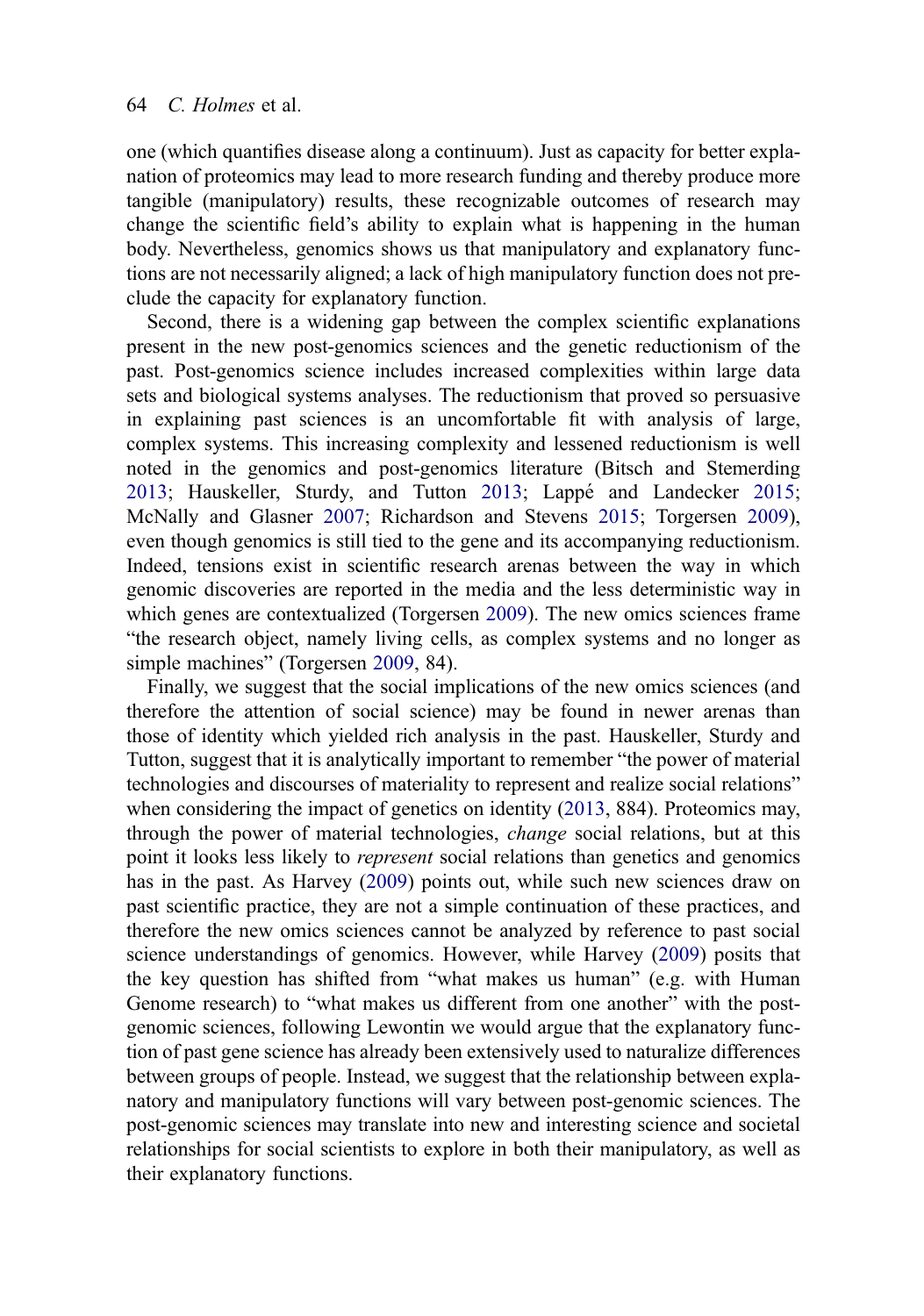## <span id="page-17-0"></span>Acknowledgements

We would like to thank the anonymous reviewers for their excellent suggestions on how to improve this paper, as well as Dr Kregg Hetherington, Dr Angela Dwyer, Dr Bridget Lewis, and Dr Cassandra Cross for their comments on drafts.

#### Disclosure statement

No potential conflict of interest was reported by the authors.

#### Funding

This work was supported by the Canadian Institutes for Health Research, OGH-111402, "Articulating Standards: translating the practices of standardizing health technologies" and an Australian Government Endeavour Research Fellowship.

#### **Notes**

- 1. Post-genomics is still a contested term in the life sciences for the stage of scientific research that followed the sequencing of the human genome, as it implies that genomic research consists only of gene sequencing (McNally and Glasner [2007\)](#page-19-0). However the term is used in the social sciences to refer to the widespread transformations in the life sciences following the completion of major genome projects (Stevens and Richardson [2015](#page-20-0)).
- 2. There is some overlap in the examples we use as to whether they refer to a genetic or a genomic example.
- 3. Examples of werewolf transformation are drawn from Siobhan Carlson's Master's thesis analysis, which is reviewing key narratives within this cult fiction genre.
- 4. Pseudonyms used.

## References

- Abbott, Stacey, ed. [2010.](#page-9-0) The Cult TV Book. London: I.B. Tauris. Accessed July 7, 2015. [http://www.](http://www.ibtauris.com/Books/The%20arts/Film%20TV%20%20radio/Television/~/media/Files/Extracts/Visual%20Culture/9781848850262.ashx) [ibtauris.com/Books/The%20arts/Film%20TV%20%20radio/Television/~/media/Files/Extracts/](http://www.ibtauris.com/Books/The%20arts/Film%20TV%20%20radio/Television/~/media/Files/Extracts/Visual%20Culture/9781848850262.ashx) [Visual%20Culture/9781848850262.ashx.](http://www.ibtauris.com/Books/The%20arts/Film%20TV%20%20radio/Television/~/media/Files/Extracts/Visual%20Culture/9781848850262.ashx)
- Armstrong, Gary, and Philip Kotler. [2015.](#page-9-0) Marketing: An Introduction. 12th ed. Harlow, Essex: Pearson Education Limited.
- Bell, Kirsten. [2013.](#page-15-0) "Biomarkers, the Molecular Gaze and the Transformation of Cancer Survivorship." *BioSocieties* 8 (2): 124-143.
- Bitsch, Lise, and Dirk Stemerding. [2013.](#page-16-0) "The Innovation Journey of Genomics and Asthma Research." Sociology of Health & Illness 35 (8): 1164–1180.
- Boenink, Marianne. [2010](#page-5-0). "Molecular Medicine and Concepts of Disease: The Ethical Value of a Conceptual Analysis of Emerging Biomedical Technologies." Medicine, Health Care and Philosophy 13 (1): 11–23.
- Boycott, Kym M., Megan R. Vanstone, Dennis E. Bulman, and Alex E. MacKenzie. [2013.](#page-5-0) "Raredisease Genetics in the Era of Next-generation Sequencing: Discovery to Translation." Nature Reviews Genetics 14: 681 –691. [doi:10.1038/nrg3555.](http://dx.doi.org/10.1038/nrg3555)
- Caulfield, Timothy. [2000](#page-5-0). "Underwhelmed: Hyperbole, Regulatory Policy, and the Genetic Revolution." McGill Law Journal 45: 437 –460.

Cherry, Brigid, ed. [2012.](#page-9-0) True Blood: Investigating Vampires and Southern Gothic. London: I.B. Tauris.

Connor, Steve. [1995.](#page-6-0) "Do Your Genes Make You a Criminal?" The Independent, February 12. [http://](http://www.independent.co.uk/news/uk/do-your-genes-make-you-a-criminal-1572714.html) [www.independent.co.uk/news/uk/do-your-genes-make-you-a-criminal-1572714.html.](http://www.independent.co.uk/news/uk/do-your-genes-make-you-a-criminal-1572714.html)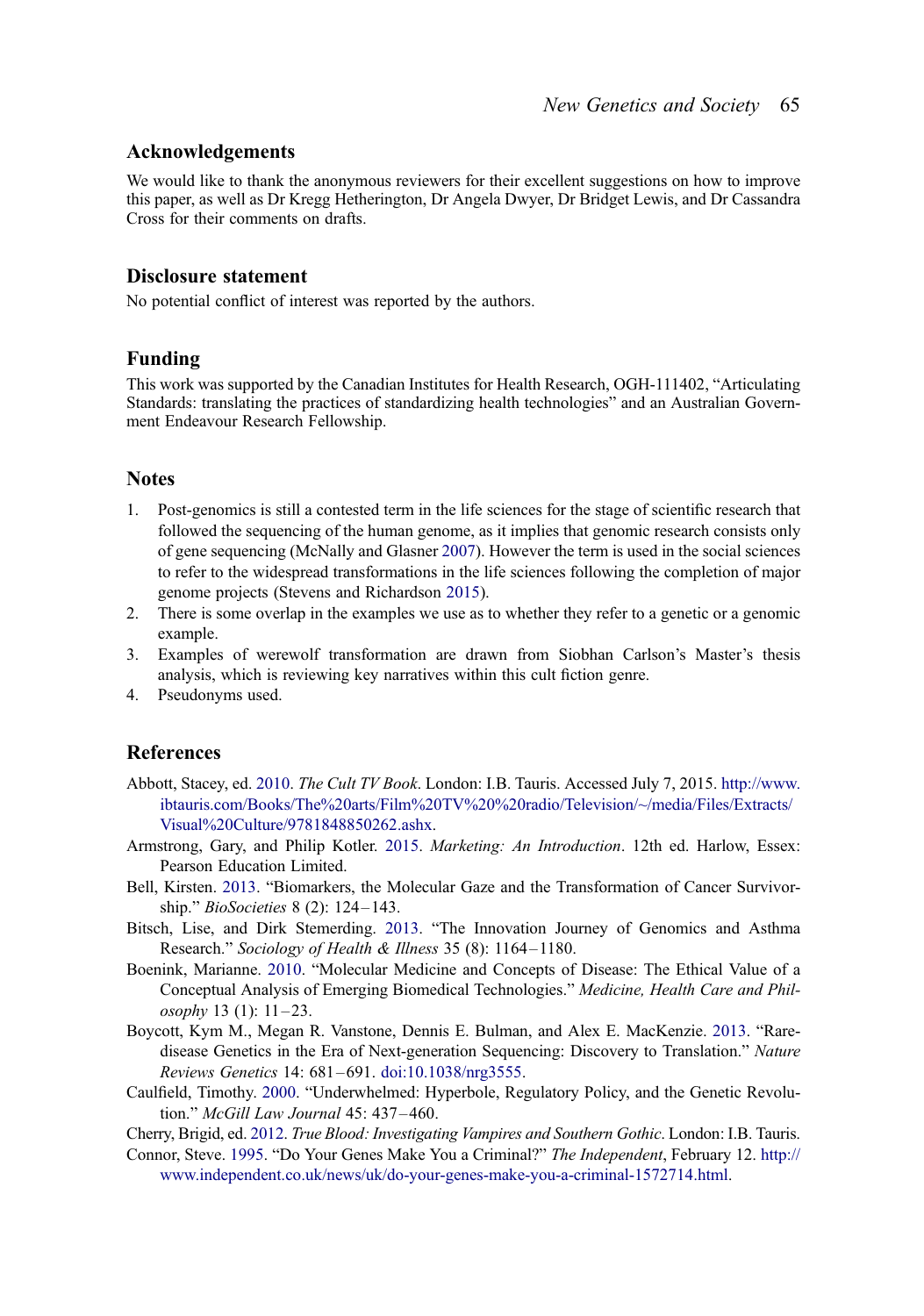<span id="page-18-0"></span>Crow, Charles L. [2009](#page-9-0). American Gothic. Cardiff: University of Wales Press.

- Curnette, M., and Testa Giuseppe. [2012](#page-8-0). "Consuming Genomes: Scientific and Social Innovation in Direct-to-Consumer Genetic Testing." New Genetics and Society 31 (2): 159 –181. [doi:10.1080/](http://dx.doi.org/10.1080/14636778.2012.662032) [14636778.2012.662032.](http://dx.doi.org/10.1080/14636778.2012.662032)
- Einsiedel, Edna F., and Rose Geransar. [2009.](#page-8-0) "Framing Genetic Risk: Trust and Credibility Markers in Online Direct-to-Consumer Advertising for Genetic Testing." New Genetics and Society 28 (4): 339– 362.
- Fleising, U. [2001.](#page-5-0) "In Search of Genotype: A Content Analysis of Biotechnology Company Documents." New Genetics and Society 20 (3): 239-254.
- Fortun, M. [2008.](#page-6-0) Promising Genomics: Iceland and DeCODE Genetics in a World of Speculation. Berkeley, CA: University of California Press.
- Fortun, M. [2015](#page-15-0). "What Toll Pursuit: Affective Assemblages in Genomics and Postgenomics." In Postgenomics: Perspectives on Biology After the Genome, edited by Sarah S. Richardson and Hallam Stevens, 32–55. Durham, NC: Duke University Press.
- Fortun, K., and M. Fortun. [2005](#page-11-0). "Scientific Imaginaries and Ethical Plateaus in Contemporary U.S. Toxicology." American Anthropologist 107 (1): 43– 54. [doi:10.1525/aa.2005.107.1.043](http://dx.doi.org/10.1525/aa.2005.107.1.043).
- Fujimura, Joan H. [1998.](#page-2-0) "Authorizing Knowledge in Science and Anthropology." American Anthropologist 100 (2): 347 –360.
- Fujimura, Joan H. [2005](#page-11-0). "Postgenomic Futures: Translations Across the Machine-Nature Border in Systems Biology." New Genetics and Society 24 (2): 195–226. [doi:10.1080/14636770500184826](http://dx.doi.org/10.1080/14636770500184826).
- Goddu, Teresa A. [1997](#page-9-0). Gothic America: Narrative, History, and Nation. New York, NY: Columbia University Press.
- Gould, Stephen Jay. [1996.](#page-4-0) The Mismeasure of Man (Revised Edition). New York, NY: Norton.
- Groves, Christopher, and Richard Tutton. [2013.](#page-8-0) "Walking the Tightrope: Expectations and Standards in Personal Genomics." BioSocieties 8 (2): 181-204.
- Harris, Charlaine. [2006](#page-9-0). Dead as a Doornail. New York, NY: Ace Books.
- Harvey, Alison. [2009.](#page-10-0) "From Genetic Risk to Post-Genomic Uncertainties: Nutrigenomics and the Birth of the 'Genetic Entrepreneur'." New Genetics and Society 28 (2): 119–137. [doi:10.](http://dx.doi.org/10.1080/14636770902901447) [1080/14636770902901447](http://dx.doi.org/10.1080/14636770902901447).
- Hauskeller, Christine, Steve Sturdy, and Richard Tutton. [2013.](#page-16-0) "Genetics and the Sociology of Identity." Sociology 47 (5): 875 –886.
- Hedgecoe, Adam, and Richard Tutton. [2013.](#page-6-0) "Editorial." New Genetics and Society 32 (1): 1-3.
- Hennen, L., A. Sauter, and E. Van Den Cruyce. [2010](#page-8-0). "Direct to Consumer Genetic Testing: Insights from an Internet Scan." New Genetics and Society 29 (3): 167 –186. [doi:10.1080/14636778.](http://dx.doi.org/10.1080/14636778.2010.484232) [2010.484232.](http://dx.doi.org/10.1080/14636778.2010.484232)
- Hernstein, Richard, and Charles Murray. [1994](#page-4-0). The Bell Curve. New York, NY: Simon and Shuster.
- Hiraki, S., Clara A. Chen, J. Scott Roberts, L. Adrienne Cupples, and Robert C. Green. [2009](#page-8-0). "Perceptions of Familial Risk in Those Seeking a Genetic Risk Assessment for Alzheimer's Disease." Journal of Genetic Counseling 18 (2): 130 –136. [doi:10.1007/s10897-008-9194-8.](http://dx.doi.org/10.1007/s10897-008-9194-8)
- Human Proteome Organization. [2015](#page-14-0). "Human Proteome Project." Accessed July 2, 2015. [https://](https://www.hupo.org/human-proteome-project/) [www.hupo.org/human-proteome-project/.](https://www.hupo.org/human-proteome-project/)
- Hunter, Philip. [2010](#page-6-0). "The Psycho Gene." EMBO Reports 11 (9): 667–669. [doi:10.1038/embor.2010.122](http://dx.doi.org/10.1038/embor.2010.122).
- James, P. [1997.](#page-2-0) "Protein Identification in the Post-genome Era: The Rapid Rise of Proteomics." Quarterly Reviews of Biophysics 30 (4): 279 –331.
- Land Rover. [2015.](#page-9-0) "The Adventure Gene Online Test by Land Rover #InTheDNA." Accessed June 26, 2015. [https://www.youtube.com/watch?v=HdCOrNYc9KI.](https://www.youtube.com/watch?v=HdCOrNYc9KI)
- Lappé, Martine, and Hannah Landecker. [2015](#page-16-0). "How the Genome Got a Life Span." New Genetics and Society 34 (2): 152-176.
- Levin, Nadine. [2014.](#page-11-0) "Multivariate Statistics and the Enactment of Metabolic Complexity." Social Studies of Science 44 (4): 555 –578. [doi:10.1177/0306312714524845.](http://dx.doi.org/10.1177/0306312714524845)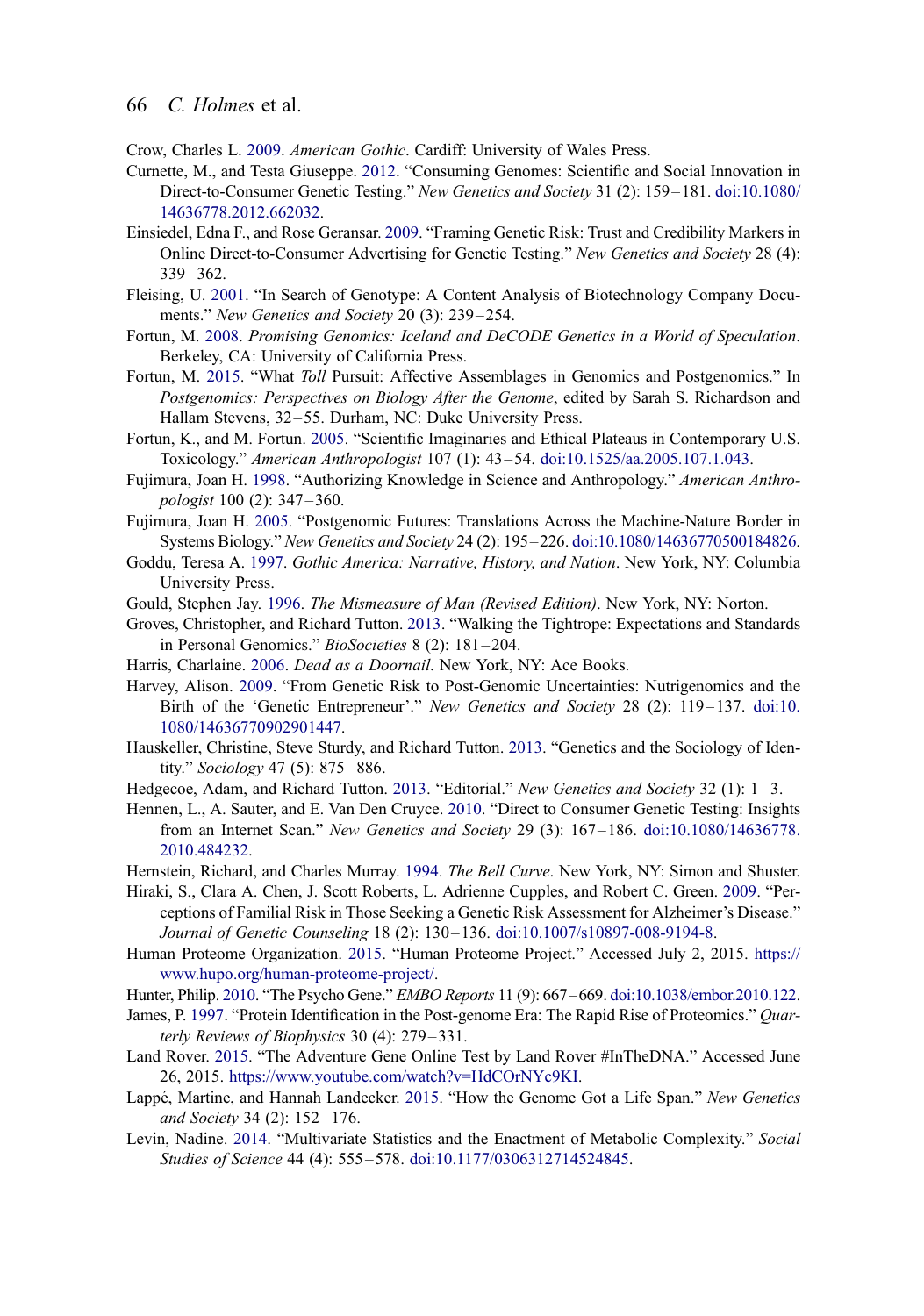<span id="page-19-0"></span>Lewontin, Richard. ([\[1993\] 2001\)](#page-3-0). Biology as Ideology: The Doctrine of DNA. London: Penguin.

- Lindee, M. Susan, Alan H. Goodman, and Deborah Heath. [2003](#page-2-0). "Introduction: Anthropology in an Age of Genetics: Practice, Discourse, and Critique." In Genetic Nature/Culture: Anthropology and Science Beyond the Two-culture Divide, edited by Alan H. Goodman, Deborah Heath, and M. Susan Lindee, 1–19. Berkeley, CA: University of California Press.
- Lippman, M. [1992](#page-9-0). "Led (Astray) by Genetic Maps: The Cartography of the Human Genome and Health Care." Social Studies of Science 35 (12): 1469–1476.
- Lock, M. [1998.](#page-5-0) "Breast Cancer: Reading the Omens." Anthropology Today 14 (4): 7–16.
- Mackenzie, A., C. Waterton, R. Ellis, E. Frow, R. McNally, L. Busch, and B. Wynne. [2013](#page-3-0). "Classifying, Constructing, and Identifying Life: Standards as Transformations of 'the Biological'." Science, Technology and Human Values 38 (5): 701-722.
- Martin, Robert K., and Eric Savoy. [1998.](#page-9-0) American Gothic: New Interventions in a National Narrative. Iowa City, IA: University of Iowa Press.
- McGowan, M. L., Jennifer R. Fishman, and Marcie A. Lambrix. [2010](#page-8-0). "Personal Genomics and Individual Identities: Motivations and Moral Imperatives of Early Users." New Genetics and Society 29 (3): 261 –290. [doi:10.1080/14636778.2010.507485.](http://dx.doi.org/10.1080/14636778.2010.507485)
- McNally, Ruth. [2005](#page-3-0). "Sociomics! Using the IssueCrawler to Map, Monitor and Engage with the Global Proteomics Research Network." Proteomics 5: 3010–3016.
- McNally, Ruth, and Peter Glasner. [2007.](#page-3-0) "Survival of the Gene? Twenty First Century Visions from Genomics, Proteomics and the New Biology." In New Genetics, New Social Formations, edited by Peter Glasner, Paul Atkinson, and Helen Greenslade, 253 –278. New York, NY: Routledge.
- McNally, Ruth, Adrian Mackenzie, Allison Hui, and Jennifer Tomomitsu. [2012](#page-3-0). "Understanding the 'Intensive' in 'Data Intensive Research': Data Flows in Next Generation Sequencing and Environmental Networked Sensors." The International Journal of Digital Curation 7 (1): 81–94.
- Mellins, Maria. [2012](#page-9-0). "The Fangtasia Experience: True Blood Fans, Commodification and Lifestyle in True Blood: Investigating Vampires and Southern Gothic." In True Blood: Investigating Vampires and Southern Gothic, edited by Brigid Cherry, 172 –185. London: I.B. Tauris.
- Messner, D. A. [2011.](#page-8-0) "Informed Choice in Direct-to-Consumer Genetic Testing for Alzheimer and Other Diseases: Lessons from Two Cases." New Genetics and Society 30 (1): 59–72. [doi:10.](http://dx.doi.org/10.1080/14636778.2011.552300) [1080/14636778.2011.552300](http://dx.doi.org/10.1080/14636778.2011.552300).
- Mishra, N. [2011.](#page-2-0) Introduction to Proteomics Principles and Applications. Hoboken, NJ: Wiley.
- Nelkin, Dorothy, and M. Susan Lindee. [1995](#page-2-0). The DNA Mystique: The Gene as a Cultural Icon. New York, NY: Freeman.
- Rapp, R. [2000.](#page-5-0) "Extra Chromosomes and Blue Tulips: Medico-familial Interpretations." In Living and Working with the New Medical Technologies: Intersections of Inquiry, edited by M. Lock, A. Young, and A. Cambrosio, 184 –208. Cambridge: Cambridge University Press.
- Richards, M. [2010](#page-8-0). "Reading the Runes of My Genome: A Personal Exploration of Retail Genetics." New Genetics and Society 29 (3): 291– 310. [doi:10.1080/14636778.2010.507486.](http://dx.doi.org/10.1080/14636778.2010.507486)
- Richardson, Sarah S., and Hallam Stevens. [2015](#page-7-0). "Approaching Postgenomics." In Postgenomics: Perspectives on Biology After the Genome, edited by Sarah S. Richardson and Hallam Stevens, 232-241. Durham, NC: Duke University Press.
- Ruddell, Caroline, and Brigid Cherry. [2012.](#page-9-0) "More Than Cold and Heartless: The Southern Gothic." In True Blood: Investigating Vampires and Southern Gothic, edited by Brigid Cherry, 39 –55. London: I.B. Tauris.
- Somerhalder, Ian, Nina Dobrev, Paul Wesley, Steven R. McQueen, Sara Canning, Katerina Graham, Candice Accola, et al. [2011](#page-9-0). The Vampire Diaries: The Complete Second Season. DVD. Directed by Kevin Williamson and Julie Plec. Burbank, CA: Warner Bros. Entertainment.
- Somerhalder, Ian, Nina Dobrev, Paul Wesley, and L. J. Smith. [2010](#page-9-0). The Vampire Diaries: The Complete First Season. DVD. Directed by Kevin Williamson and Julie Plec. Burbank, CA: Warner Home Video.